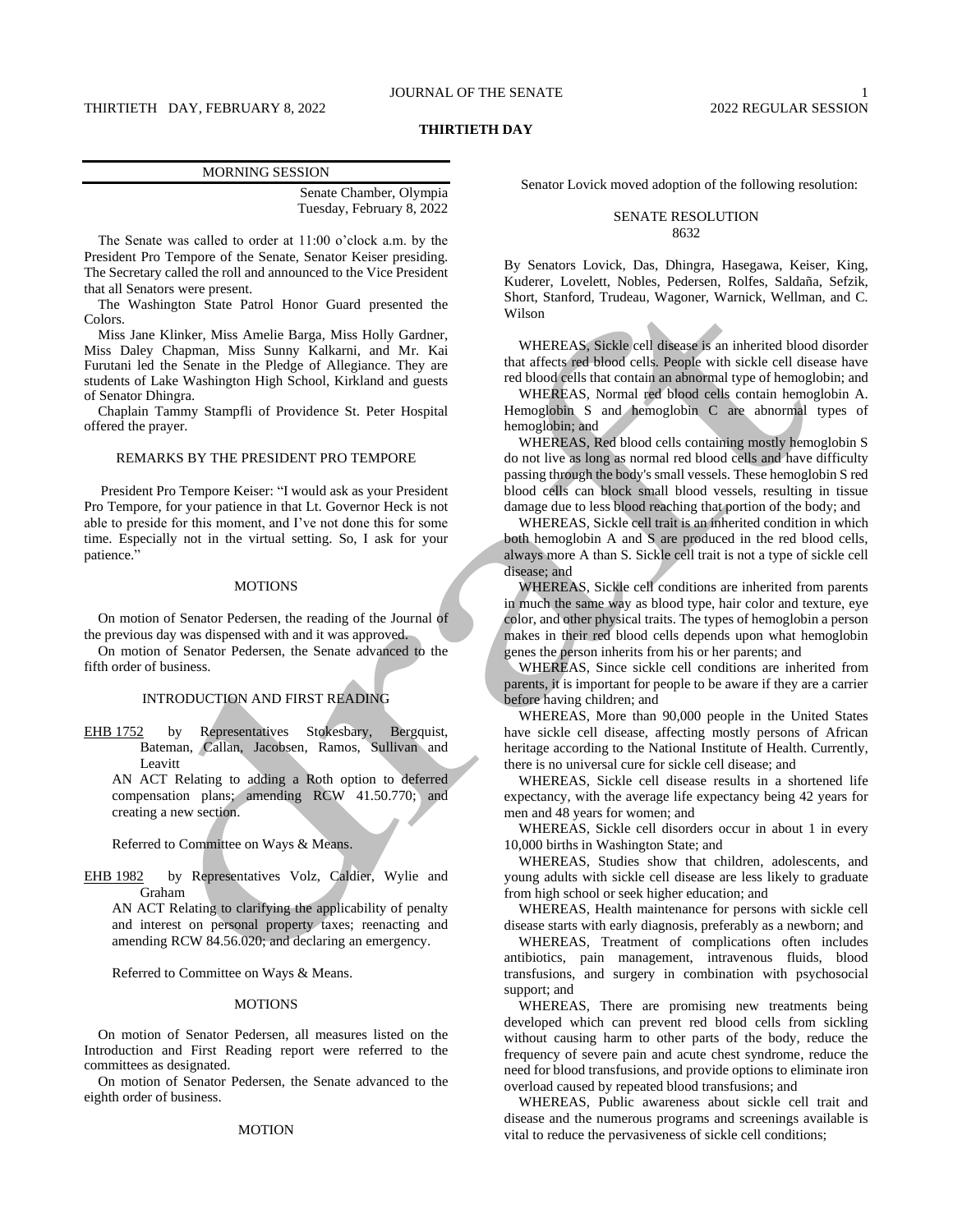NOW, THEREFORE, BE IT RESOLVED, That the members of the Washington State Senate, hereby join the Metropolitan Seattle Sickle Cell Task Force in celebrating "Sickle Cell Awareness Week," which is the third week of September; and

BE IT FURTHER RESOLVED, That the Washington State Senate encourage and urge all citizens of this state to participate in activities during Sickle Cell Awareness Week to address the pervasiveness of sickle cell trait and disease and the need to increase public awareness of the available programs and screenings.

Senators Lovick and Fortunato spoke in favor of adoption of the resolution.

The President declared the question before the Senate to be the adoption of Senate Resolution No. 8632.

The motion by Senator Fortunato carried and the resolution was adopted by voice vote.

#### MOTION

At 11:16 a.m., on motion of Senator Pedersen, the Senate was declared to be at ease subject to the call of the President.

# AFTERNOON SESSION

The Senate was called to order at 2:01 p.m. by President Pro Tempore.

#### MOTION

On motion of Senator Pedersen, the Senate reverted to the sixth order of business.

#### SECOND READING

HOUSE CONCURRENT RESOLUTION NO. 4407, by Representatives Sullivan and Kretz

Amending the redistricting plan for state legislative and congressional districts.

The measure was read the second time.

#### MOTION

On motion of Senator Billig, the rules were suspended, House Concurrent Resolution No. 4407 was advanced to third reading, the second reading considered the third and the concurrent resolution was placed on final passage.

Senators Billig and Braun spoke in favor of passage of the resolution.

Senators Hawkins and Saldaña spoke against passage of the resolution.

#### POINT OF ORDER

Senator Braun: "Thank you Madam President. Senator Saldaña is no longer speaking to the measure in front of the Senate. This measure does not place the whole districting plan in front of us. It does not talk about voting rights. We don't have any authority to approve or disapprove the plan as was mentioned earlier. This is very specifically about the changes and her speech has gone off that topic. Thank you, Madam President."

# REPLY BY THE PRESIDENT PRO TEMPORE

President Pro Tempore Keiser: "Senator Saldana, just to remind speakers to speak to the bill before them, and today we are speaking to House Concurrent Resolution 4407."

Senators Saldaña and McCune spoke against passage of the resolution.

Senator Sheldon spoke in favor passage of the resolution. Senator King spoke on passage of the resolution.

The President Pro Tempore declared the question before the Senate to be the final passage of House Concurrent Resolution No. 4407.

# ROLL CALL

The Secretary called the roll on the final passage of House Concurrent Resolution No. 4407 and the concurrent resolution passed the Senate by the following vote: Yeas, 35; Nays, 14; Absent, 0; Excused, 0.

Voting yea: Senators Billig, Braun, Brown, Cleveland, Conway, Das, Dozier, Fortunato, Gildon, Holy, Hunt, King, Kuderer, Lovelett, Lovick, Mullet, Muzzall, Nobles, Padden, Pedersen, Rivers, Robinson, Rolfes, Salomon, Schoesler, Sefzik, Sheldon, Short, Van De Wege, Wagoner, Warnick, Wellman, Wilson, C., Wilson, J. and Wilson, L.

Voting nay: Senators Carlyle, Dhingra, Frockt, Hasegawa, Hawkins, Honeyford, Keiser, Liias, McCune, Nguyen, Randall, Saldaña, Stanford and Trudeau

HOUSE CONCURRENT RESOLUTION NO. 4407, having received the two-thirds majority, was declared passed. There being no objection, the title of the concurrent resolution was ordered to stand as the title of the act.

# **MOTIONS**

On motion of Senator Pedersen, House Concurrent Resolution No. 4407 was immediately transmitted to the House of Representatives.

On motion of Senator Pedersen, the Senate advanced to the seventh order of business.

#### THIRD READING

# CONFIRMATION OF GUBERNATORIAL APPOINTMENTS

# MOTION

Senator Rolfes moved that Leonard Forsman, Senate Gubernatorial Appointment No. 9386, be confirmed as a member of the University of Washington Board of Trustees.

Senators Rolfes, Braun and Carlyle spoke in favor of passage of the motion.

### APPOINTMENT OF LEONARD FORSMAN

The President Pro Tempore declared the question before the Senate to be the confirmation of Leonard Forsman, Senate Gubernatorial Appointment No. 9386, as a member of the University of Washington Board of Trustees.

The Secretary called the roll on the confirmation of Leonard Forsman, Senate Gubernatorial Appointment No. 9386, as a member of the University of Washington Board of Trustees and the appointment was confirmed by the following vote: Yeas, 49; Nays, 0; Absent, 0; Excused, 0.

Voting yea: Senators Billig, Braun, Brown, Carlyle, Cleveland,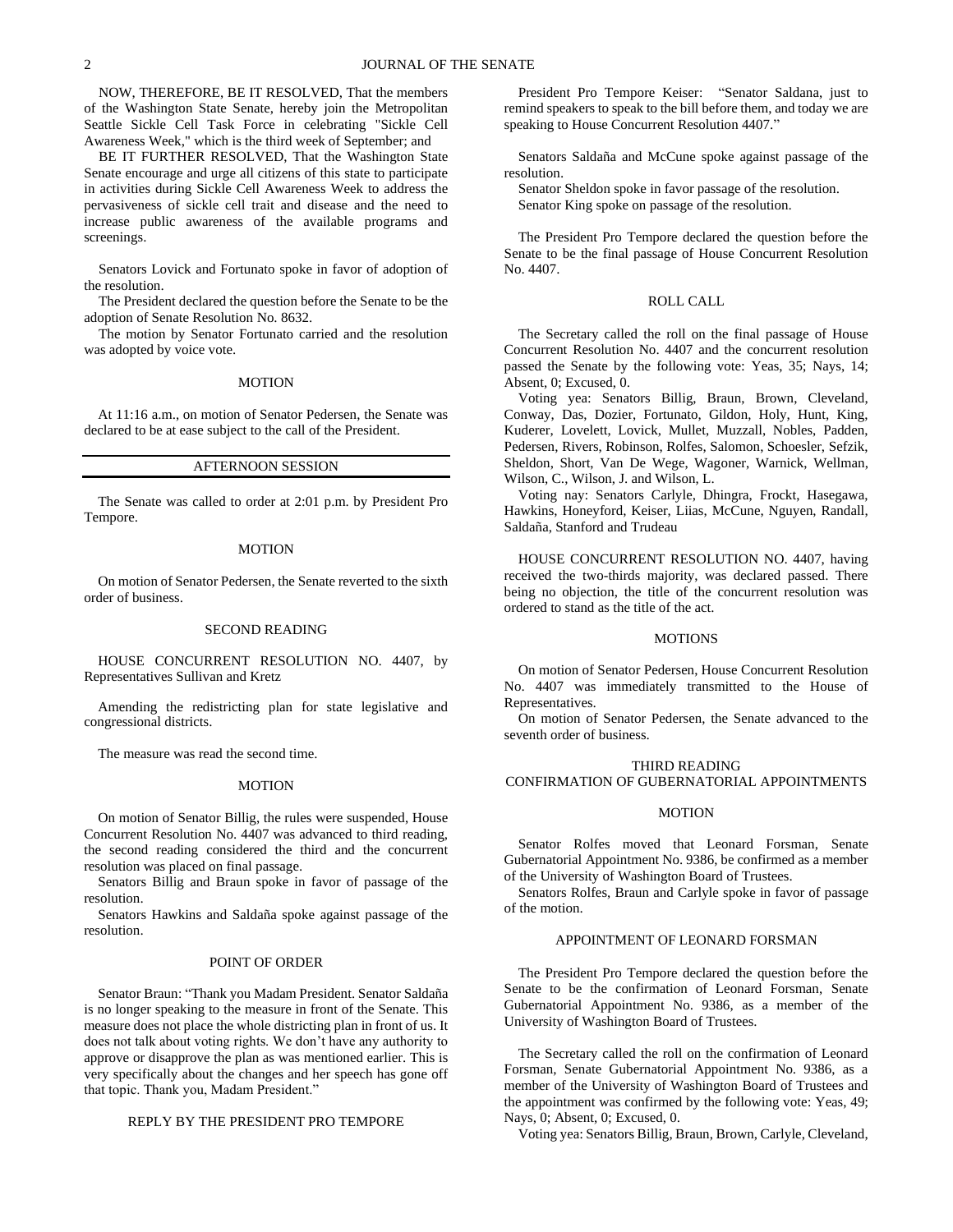# THIRTIETH DAY, FEBRUARY 8, 2022

Conway, Das, Dhingra, Dozier, Fortunato, Frockt, Gildon, Hasegawa, Hawkins, Holy, Honeyford, Hunt, Keiser, King, Kuderer, Liias, Lovelett, Lovick, McCune, Mullet, Muzzall, Nguyen, Nobles, Padden, Pedersen, Randall, Rivers, Robinson, Rolfes, Saldaña, Salomon, Schoesler, Sefzik, Sheldon, Short, Stanford, Trudeau, Van De Wege, Wagoner, Warnick, Wellman, Wilson, C., Wilson, J. and Wilson, L.

Leonard Forsman, Senate Gubernatorial Appointment No. 9386, having received the constitutional majority was declared confirmed as a member of the University of Washington Board of Trustees.

# THIRD READING

# CONFIRMATION OF GUBERNATORIAL APPOINTMENTS

# MOTION

Senator Randall moved that J'Vaughn P. Hall, Senate Gubernatorial Appointment No. 9323, be confirmed as a member of the Central Washington University Board of Trustees.

Senators Randall and Warnick spoke in favor of passage of the motion.

#### APPOINTMENT OF J'VAUGHN P. HALL

The President Pro Tempore declared the question before the Senate to be the confirmation of J'Vaughn P. Hall, Senate Gubernatorial Appointment No. 9323, as a member of the Central Washington University Board of Trustees.

The Secretary called the roll on the confirmation of J'Vaughn P. Hall, Senate Gubernatorial Appointment No. 9323, as a member of the Central Washington University Board of Trustees and the appointment was confirmed by the following vote: Yeas, 49; Nays, 0; Absent, 0; Excused, 0.

Voting yea: Senators Billig, Braun, Brown, Carlyle, Cleveland, Conway, Das, Dhingra, Dozier, Fortunato, Frockt, Gildon, Hasegawa, Hawkins, Holy, Honeyford, Hunt, Keiser, King, Kuderer, Liias, Lovelett, Lovick, McCune, Mullet, Muzzall, Nguyen, Nobles, Padden, Pedersen, Randall, Rivers, Robinson, Rolfes, Saldaña, Salomon, Schoesler, Sefzik, Sheldon, Short, Stanford, Trudeau, Van De Wege, Wagoner, Warnick, Wellman, Wilson, C., Wilson, J. and Wilson, L.

J'Vaughn P. Hall, Senate Gubernatorial Appointment No. 9323, having received the constitutional majority was declared confirmed as a member of the Central Washington University Board of Trustees.

#### REMARKS BY THE PRESIDENT PRO TEMPORE

President Pro Tempore Keiser: "Before I recognize Senator Petersen, I am going to just mention that so far today I have been called 'Mr. Speaker, Madam Speaker, and Madam Chair'. You can call me 'Madam President'.'

# MOTION

On motion of Senator Pedersen, the Senate reverted to the sixth order of business.

#### SECOND READING

SENATE BILL NO. 5788, by Senators Pedersen, Padden, Dhingra and Lovick

Concerning guardianship of minors.

The measure was read the second time.

#### MOTION

On motion of Senator Pedersen, the rules were suspended, Senate Bill No. 5788 was advanced to third reading, the second reading considered the third and the bill was placed on final passage.

Senators Pedersen, Padden and King spoke in favor of passage of the bill.

The President Pro Tempore declared the question before the Senate to be the final passage of Senate Bill No. 5788.

# ROLL CALL

The Secretary called the roll on the final passage of Senate Bill No. 5788 and the bill passed the Senate by the following vote: Yeas, 49; Nays, 0; Absent, 0; Excused, 0.

Voting yea: Senators Billig, Braun, Brown, Carlyle, Cleveland, Conway, Das, Dhingra, Dozier, Fortunato, Frockt, Gildon, Hasegawa, Hawkins, Holy, Honeyford, Hunt, Keiser, King, Kuderer, Liias, Lovelett, Lovick, McCune, Mullet, Muzzall, Nguyen, Nobles, Padden, Pedersen, Randall, Rivers, Robinson, Rolfes, Saldaña, Salomon, Schoesler, Sefzik, Sheldon, Short, Stanford, Trudeau, Van De Wege, Wagoner, Warnick, Wellman, Wilson, C., Wilson, J. and Wilson, L.

SENATE BILL NO. 5788, having received the constitutional majority, was declared passed. There being no objection, the title of the bill was ordered to stand as the title of the act.

# SECOND READING

SENATE BILL NO. 5505, by Senators Rolfes, Warnick, Hasegawa, Lovelett, Lovick, Mullet, Pedersen, Van De Wege, Wagoner and Wilson, C.

Reinstating a property tax exemption for property owned by certain nonprofit organizations where a portion of the property is used for the purpose of a farmers market.

The measure was read the second time.

# **MOTION**

On motion of Senator Rolfes, the rules were suspended, Senate Bill No. 5505 was advanced to third reading, the second reading considered the third and the bill was placed on final passage.

Senators Rolfes and Warnick spoke in favor of passage of the bill.

The President Pro Tempore declared the question before the Senate to be the final passage of Senate Bill No. 5505.

#### ROLL CALL

The Secretary called the roll on the final passage of Senate Bill No. 5505 and the bill passed the Senate by the following vote: Yeas, 49; Nays, 0; Absent, 0; Excused, 0.

Voting yea: Senators Billig, Braun, Brown, Carlyle, Cleveland, Conway, Das, Dhingra, Dozier, Fortunato, Frockt, Gildon, Hasegawa, Hawkins, Holy, Honeyford, Hunt, Keiser, King,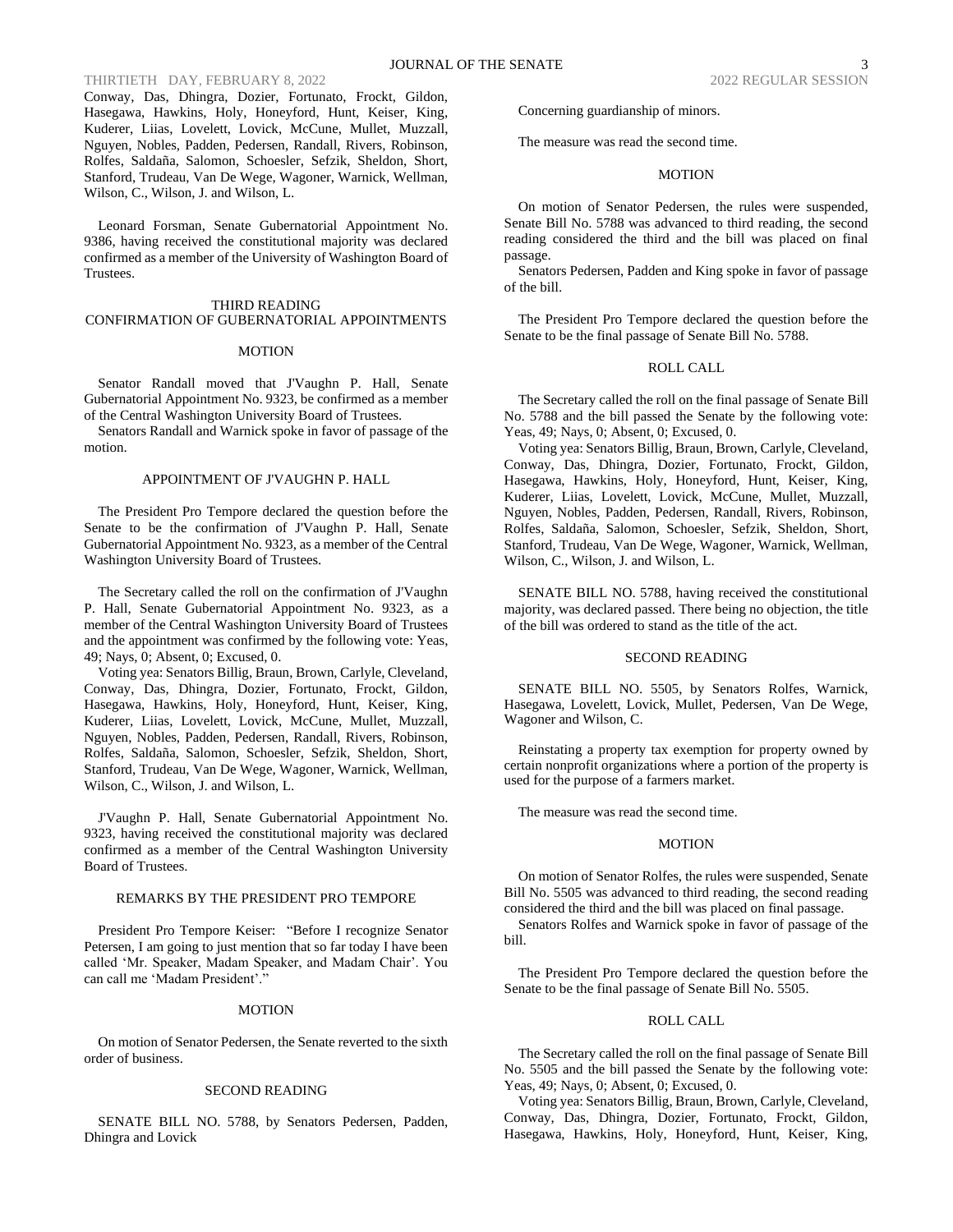Kuderer, Liias, Lovelett, Lovick, McCune, Mullet, Muzzall, Nguyen, Nobles, Padden, Pedersen, Randall, Rivers, Robinson, Rolfes, Saldaña, Salomon, Schoesler, Sefzik, Sheldon, Short, Stanford, Trudeau, Van De Wege, Wagoner, Warnick, Wellman, Wilson, C., Wilson, J. and Wilson, L.

SENATE BILL NO. 5505, having received the constitutional majority, was declared passed. There being no objection, the title of the bill was ordered to stand as the title of the act.

#### SECOND READING

SENATE BILL NO. 5812, by Senators Warnick, Stanford, Brown and Schoesler

Including Benton county as a county qualifying for the farm internship program.

The measure was read the second time.

### MOTION

On motion of Senator Warnick, the rules were suspended, Senate Bill No. 5812 was advanced to third reading, the second reading considered the third and the bill was placed on final passage.

Senator Warnick spoke in favor of passage of the bill.

The President Pro Tempore declared the question before the Senate to be the final passage of Senate Bill No. 5812.

# ROLL CALL

The Secretary called the roll on the final passage of Senate Bill No. 5812 and the bill passed the Senate by the following vote: Yeas, 49; Nays, 0; Absent, 0; Excused, 0.

Voting yea: Senators Billig, Braun, Brown, Carlyle, Cleveland, Conway, Das, Dhingra, Dozier, Fortunato, Frockt, Gildon, Hasegawa, Hawkins, Holy, Honeyford, Hunt, Keiser, King, Kuderer, Liias, Lovelett, Lovick, McCune, Mullet, Muzzall, Nguyen, Nobles, Padden, Pedersen, Randall, Rivers, Robinson, Rolfes, Saldaña, Salomon, Schoesler, Sefzik, Sheldon, Short, Stanford, Trudeau, Van De Wege, Wagoner, Warnick, Wellman, Wilson, C., Wilson, J. and Wilson, L.

SENATE BILL NO. 5812, having received the constitutional majority, was declared passed. There being no objection, the title of the bill was ordered to stand as the title of the act.

# SECOND READING

SENATE BILL NO. 5631, by Senators Kuderer, Brown, Dhingra, Fortunato, Lovick, Nobles, Stanford, Van De Wege, Warnick, Wilson, J. and Wilson, L.

Making human trafficking a disqualifying offense for a commercial driver's license and coming into compliance with the requirements of the federal motor carrier safety administration.

#### MOTIONS

On motion of Senator Kuderer, Substitute Senate Bill No. 5631 was substituted for Senate Bill No. 5631 and the substitute bill was placed on the second reading and read the second time.

On motion of Senator Kuderer, the rules were suspended, Substitute Senate Bill No. 5631 was advanced to third reading,

the second reading considered the third and the bill was placed on final passage.

Senators Kuderer and Wilson, J. spoke in favor of passage of the bill.

The President Pro Tempore declared the question before the Senate to be the final passage of Substitute Senate Bill No. 5631.

### ROLL CALL

The Secretary called the roll on the final passage of Substitute Senate Bill No. 5631 and the bill passed the Senate by the following vote: Yeas, 49; Nays, 0; Absent, 0; Excused, 0.

Voting yea: Senators Billig, Braun, Brown, Carlyle, Cleveland, Conway, Das, Dhingra, Dozier, Fortunato, Frockt, Gildon, Hasegawa, Hawkins, Holy, Honeyford, Hunt, Keiser, King, Kuderer, Liias, Lovelett, Lovick, McCune, Mullet, Muzzall, Nguyen, Nobles, Padden, Pedersen, Randall, Rivers, Robinson, Rolfes, Saldaña, Salomon, Schoesler, Sefzik, Sheldon, Short, Stanford, Trudeau, Van De Wege, Wagoner, Warnick, Wellman, Wilson, C., Wilson, J. and Wilson, L.

SUBSTITUTE SENATE BILL NO. 5631, having received the constitutional majority, was declared passed. There being no objection, the title of the bill was ordered to stand as the title of the act.

#### SECOND READING

SENATE BILL NO. 5629, by Senators Lovick, Dhingra, Hasegawa, Keiser, Pedersen and Wilson, C.

Concerning control of the disposition of remains.

The measure was read the second time.

# MOTION

On motion of Senator Lovick, the rules were suspended, Senate Bill No. 5629 was advanced to third reading, the second reading considered the third and the bill was placed on final passage.

Senators Lovick and Padden spoke in favor of passage of the bill.

The President Pro Tempore declared the question before the Senate to be the final passage of Senate Bill No. 5629.

# ROLL CALL

The Secretary called the roll on the final passage of Senate Bill No. 5629 and the bill passed the Senate by the following vote: Yeas, 49; Nays, 0; Absent, 0; Excused, 0.

Voting yea: Senators Billig, Braun, Brown, Carlyle, Cleveland, Conway, Das, Dhingra, Dozier, Fortunato, Frockt, Gildon, Hasegawa, Hawkins, Holy, Honeyford, Hunt, Keiser, King, Kuderer, Liias, Lovelett, Lovick, McCune, Mullet, Muzzall, Nguyen, Nobles, Padden, Pedersen, Randall, Rivers, Robinson, Rolfes, Saldaña, Salomon, Schoesler, Sefzik, Sheldon, Short, Stanford, Trudeau, Van De Wege, Wagoner, Warnick, Wellman, Wilson, C., Wilson, J. and Wilson, L.

SENATE BILL NO. 5629, having received the constitutional majority, was declared passed. There being no objection, the title of the bill was ordered to stand as the title of the act.

# SECOND READING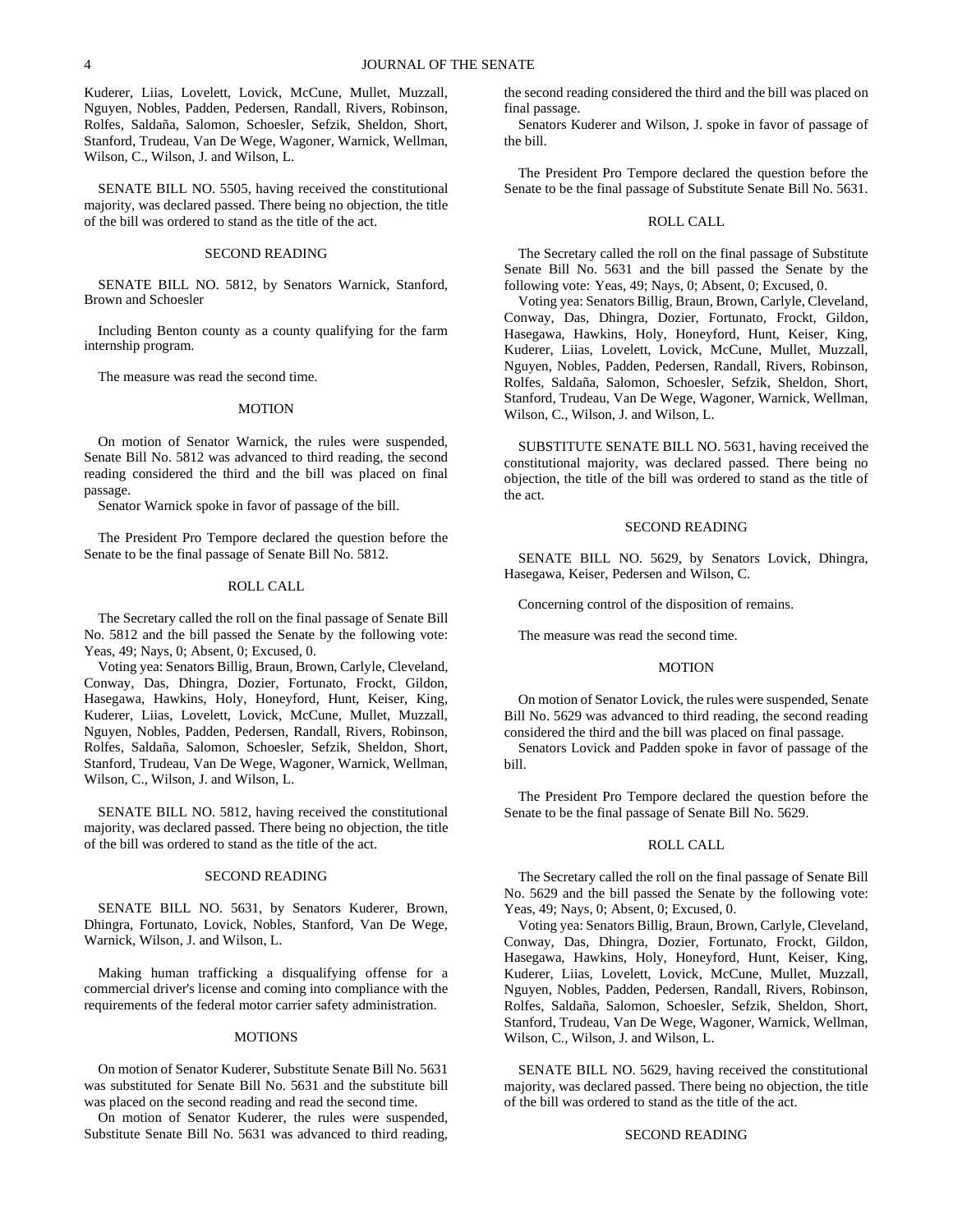SENATE BILL NO. 5509, by Senators Honeyford, Mullet, Padden, Randall, Wagoner, Wilson, J. and Wilson, L.

Exempting fentanyl testing equipment from the definition of drug paraphernalia.

The measure was read the second time.

#### MOTION

On motion of Senator Honeyford, the rules were suspended, Senate Bill No. 5509 was advanced to third reading, the second reading considered the third and the bill was placed on final passage.

Senators Honeyford and Dhingra spoke in favor of passage of the bill.

The President Pro Tempore declared the question before the Senate to be the final passage of Senate Bill No. 5509.

# ROLL CALL

The Secretary called the roll on the final passage of Senate Bill No. 5509 and the bill passed the Senate by the following vote: Yeas, 49; Nays, 0; Absent, 0; Excused, 0.

Voting yea: Senators Billig, Braun, Brown, Carlyle, Cleveland, Conway, Das, Dhingra, Dozier, Fortunato, Frockt, Gildon, Hasegawa, Hawkins, Holy, Honeyford, Hunt, Keiser, King, Kuderer, Liias, Lovelett, Lovick, McCune, Mullet, Muzzall, Nguyen, Nobles, Padden, Pedersen, Randall, Rivers, Robinson, Rolfes, Saldaña, Salomon, Schoesler, Sefzik, Sheldon, Short, Stanford, Trudeau, Van De Wege, Wagoner, Warnick, Wellman, Wilson, C., Wilson, J. and Wilson, L.

SENATE BILL NO. 5509, having received the constitutional majority, was declared passed. There being no objection, the title of the bill was ordered to stand as the title of the act.

#### SECOND READING

SENATE BILL NO. 5582, by Senators Hunt and Kuderer

Concerning the deadline for a port commission to send new district boundaries to the county auditor when expanding from three commissioners to five.

The measure was read the second time.

#### MOTION

On motion of Senator Hunt, the rules were suspended, Senate Bill No. 5582 was advanced to third reading, the second reading considered the third and the bill was placed on final passage.

Senator Hunt spoke in favor of passage of the bill. Senator Wilson, J. spoke against passage of the bill.

The President Pro Tempore declared the question before the Senate to be the final passage of Senate Bill No. 5582.

### ROLL CALL

The Secretary called the roll on the final passage of Senate Bill No. 5582 and the bill passed the Senate by the following vote: Yeas, 49; Nays, 0; Absent, 0; Excused, 0.

Voting yea: Senators Billig, Braun, Brown, Carlyle, Cleveland,

Conway, Das, Dhingra, Dozier, Fortunato, Frockt, Gildon, Hasegawa, Hawkins, Holy, Honeyford, Hunt, Keiser, King, Kuderer, Liias, Lovelett, Lovick, McCune, Mullet, Muzzall, Nguyen, Nobles, Padden, Pedersen, Randall, Rivers, Robinson, Rolfes, Saldaña, Salomon, Schoesler, Sefzik, Sheldon, Short, Stanford, Trudeau, Van De Wege, Wagoner, Warnick, Wellman, Wilson, C., Wilson, J. and Wilson, L.

SENATE BILL NO. 5582, having received the constitutional majority, was declared passed. There being no objection, the title of the bill was ordered to stand as the title of the act.

# SECOND READING

SENATE BILL NO. 5613, by Senators Van De Wege, Rolfes, Conway, Hasegawa, Liias, Lovelett, Pedersen and Stanford

Concerning the use of dogs to hunt black bear, cougar, or bobcat.

### MOTIONS

On motion of Senator Van De Wege, Substitute Senate Bill No. 5613 was substituted for Senate Bill No. 5613 and the substitute bill was placed on the second reading and read the second time.

On motion of Senator Van De Wege, the rules were suspended, Substitute Senate Bill No. 5613 was advanced to third reading, the second reading considered the third and the bill was placed on final passage.

Senator Van De Wege spoke in favor of passage of the bill. Senators Schoesler, Honeyford and Fortunato spoke against passage of the bill.

The President Pro Tempore declared the question before the Senate to be the final passage of Substitute Senate Bill No. 5613.

#### ROLL CALL

The Secretary called the roll on the final passage of Substitute Senate Bill No. 5613 and the bill passed the Senate by the following vote: Yeas, 28; Nays, 21; Absent, 0; Excused, 0.

Voting yea: Senators Billig, Carlyle, Cleveland, Conway, Das, Dhingra, Frockt, Hasegawa, Hunt, Keiser, Kuderer, Liias, Lovelett, Lovick, Mullet, Nguyen, Nobles, Pedersen, Randall, Robinson, Rolfes, Saldaña, Salomon, Stanford, Trudeau, Van De Wege, Wellman and Wilson, C.

Voting nay: Senators Braun, Brown, Dozier, Fortunato, Gildon, Hawkins, Holy, Honeyford, King, McCune, Muzzall, Padden, Rivers, Schoesler, Sefzik, Sheldon, Short, Wagoner, Warnick, Wilson, J. and Wilson, L.

SUBSTITUTE SENATE BILL NO. 5613, having received the constitutional majority, was declared passed. There being no objection, the title of the bill was ordered to stand as the title of the act.

# SECOND READING

SENATE BILL NO. 5583, by Senators Trudeau, Hunt, Das, Dhingra, Hasegawa, Keiser, Kuderer, Lovelett, Mullet, Nguyen, Nobles, Randall, Rivers, Saldaña, Stanford, Wellman and Wilson, C.

Requiring the adjustment of census data for local redistricting to reflect the last known place of residence for incarcerated persons.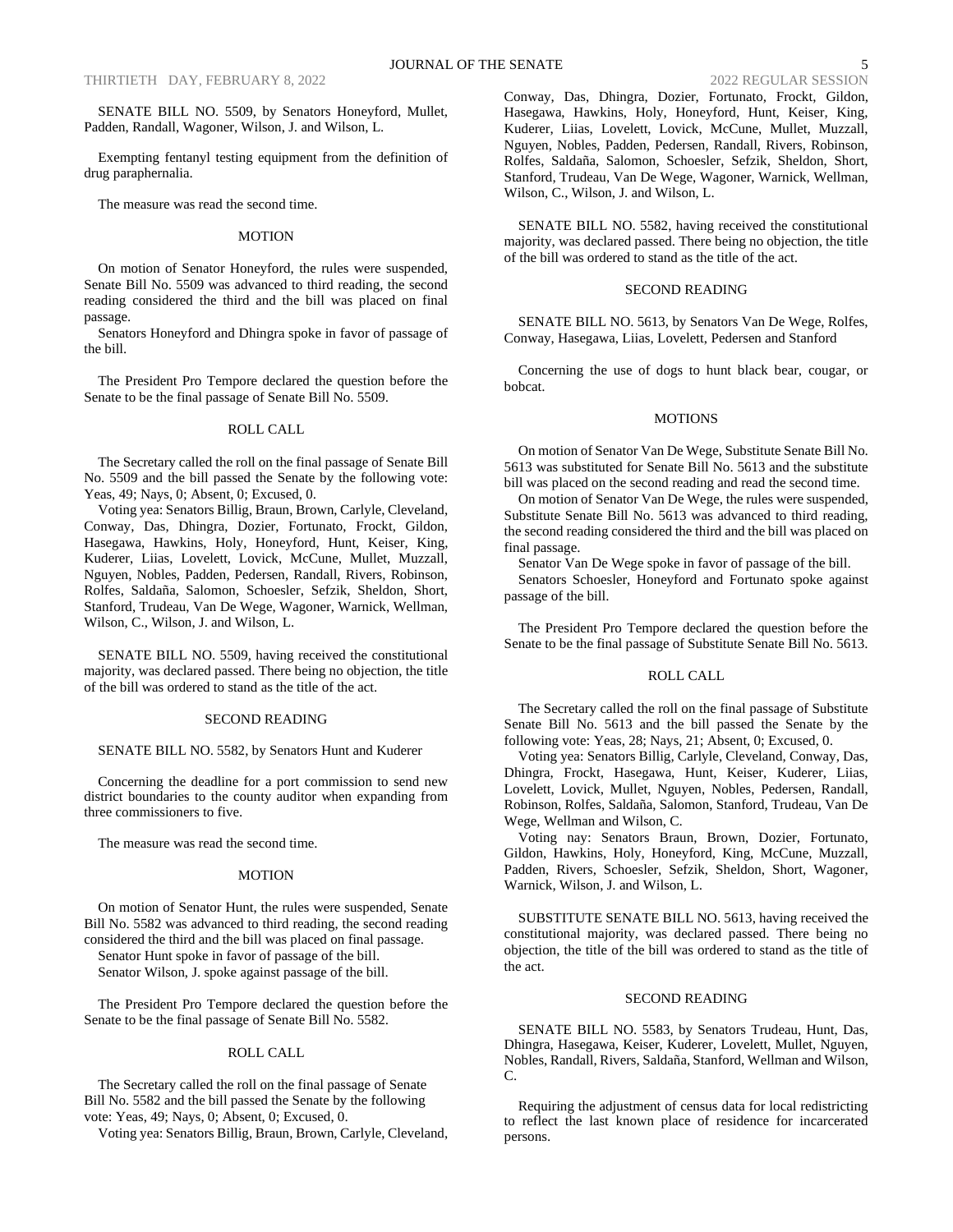The measure was read the second time.

#### MOTION

On motion of Senator Trudeau, the rules were suspended, Senate Bill No. 5583 was advanced to third reading, the second reading considered the third and the bill was placed on final passage.

Senators Trudeau and Wagoner spoke in favor of passage of the bill.

The President Pro Tempore declared the question before the Senate to be the final passage of Senate Bill No. 5583.

#### ROLL CALL

The Secretary called the roll on the final passage of Senate Bill No. 5583 and the bill passed the Senate by the following vote: Yeas, 28; Nays, 21; Absent, 0; Excused, 0.

Voting yea: Senators Billig, Carlyle, Cleveland, Conway, Das, Dhingra, Frockt, Hasegawa, Hunt, Keiser, Kuderer, Liias, Lovelett, Lovick, Mullet, Nguyen, Nobles, Pedersen, Randall, Robinson, Rolfes, Saldaña, Salomon, Stanford, Trudeau, Van De Wege, Wellman and Wilson, C.

Voting nay: Senators Braun, Brown, Dozier, Fortunato, Gildon, Hawkins, Holy, Honeyford, King, McCune, Muzzall, Padden, Rivers, Schoesler, Sefzik, Sheldon, Short, Wagoner, Warnick, Wilson, J. and Wilson, L.

SENATE BILL NO. 5583, having received the constitutional majority, was declared passed. There being no objection, the title of the bill was ordered to stand as the title of the act.

#### SECOND READING

SENATE BILL NO. 5607, by Senators Wilson, L., Braun, Hasegawa, Rolfes, Wellman and Wilson, J.

Including individuals in jails and hospitals who were homeless before entering such facilities in the state's annual homeless census.

The measure was read the second time.

#### MOTION

On motion of Senator Wilson, L., the rules were suspended, Senate Bill No. 5607 was advanced to third reading, the second reading considered the third and the bill was placed on final passage.

Senators Wilson, L. and Kuderer spoke in favor of passage of the bill.

The President Pro Tempore declared the question before the Senate to be the final passage of Senate Bill No. 5607.

#### ROLL CALL

The Secretary called the roll on the final passage of Senate Bill No. 5607 and the bill passed the Senate by the following vote: Yeas, 49; Nays, 0; Absent, 0; Excused, 0.

Voting yea: Senators Billig, Braun, Brown, Carlyle, Cleveland, Conway, Das, Dhingra, Dozier, Fortunato, Frockt, Gildon, Hasegawa, Hawkins, Holy, Honeyford, Hunt, Keiser, King, Kuderer, Liias, Lovelett, Lovick, McCune, Mullet, Muzzall,

Nguyen, Nobles, Padden, Pedersen, Randall, Rivers, Robinson, Rolfes, Saldaña, Salomon, Schoesler, Sefzik, Sheldon, Short, Stanford, Trudeau, Van De Wege, Wagoner, Warnick, Wellman, Wilson, C., Wilson, J. and Wilson, L.

SENATE BILL NO. 5607, having received the constitutional majority, was declared passed. There being no objection, the title of the bill was ordered to stand as the title of the act.

#### SECOND READING

SENATE BILL NO. 5929, by Senators Wilson, C. and Nguyen

Changing the membership of the legislative-executive WorkFirst poverty reduction oversight task force.

The measure was read the second time.

# MOTION

Senator Gildon moved that the following floor amendment no. 995 by Senator Gildon be adopted:

| On page 2, line 8, after " $((\text{five}))$ " strike "eight" and insert "two" |
|--------------------------------------------------------------------------------|
| On page 2, beginning on line 9, after "representing" strike all                |
| material through "management" on line 17 and insert "((the:                    |
| (a) Commission on African American affairs;                                    |
| (b) State commission on Hispanic affairs:                                      |
| (c) State commission on Asian Pacific American affairs:                        |
| (d) Governor's office of Indian affairs; and                                   |
| (e) Office of financial management)):                                          |
| (a) The office of equity; and                                                  |
| An accredited financial counselor accredited by the                            |
| association for financial counseling and planning education"                   |

Senator Gildon spoke in favor of adoption of the amendment. Senator Wilson, C. spoke against adoption of the amendment. The President Pro Tempore declared the question before the Senate to be the adoption of floor amendment no. 995 by Senator

Gildon on page 2, line 8 to Senate Bill No. 5929. The motion by Senator Gildon did not carry and floor amendment no. 995 was not adopted by voice vote.

### MOTION

On motion of Senator Wilson, C., the rules were suspended, Senate Bill No. 5929 was advanced to third reading, the second reading considered the third and the bill was placed on final passage.

Senator Wilson, C. spoke in favor of passage of the bill. Senator Gildon spoke against passage of the bill.

The President Pro Tempore declared the question before the Senate to be the final passage of Senate Bill No. 5929.

### ROLL CALL

The Secretary called the roll on the final passage of Senate Bill No. 5929 and the bill passed the Senate by the following vote: Yeas, 33; Nays, 16; Absent, 0; Excused, 0.

Voting yea: Senators Billig, Carlyle, Cleveland, Conway, Das, Dhingra, Frockt, Hasegawa, Holy, Hunt, Keiser, Kuderer, Liias, Lovelett, Lovick, Mullet, Muzzall, Nguyen, Nobles, Pedersen, Randall, Rivers, Robinson, Rolfes, Saldaña, Salomon, Sefzik, Sheldon, Stanford, Trudeau, Van De Wege, Wellman and Wilson, C.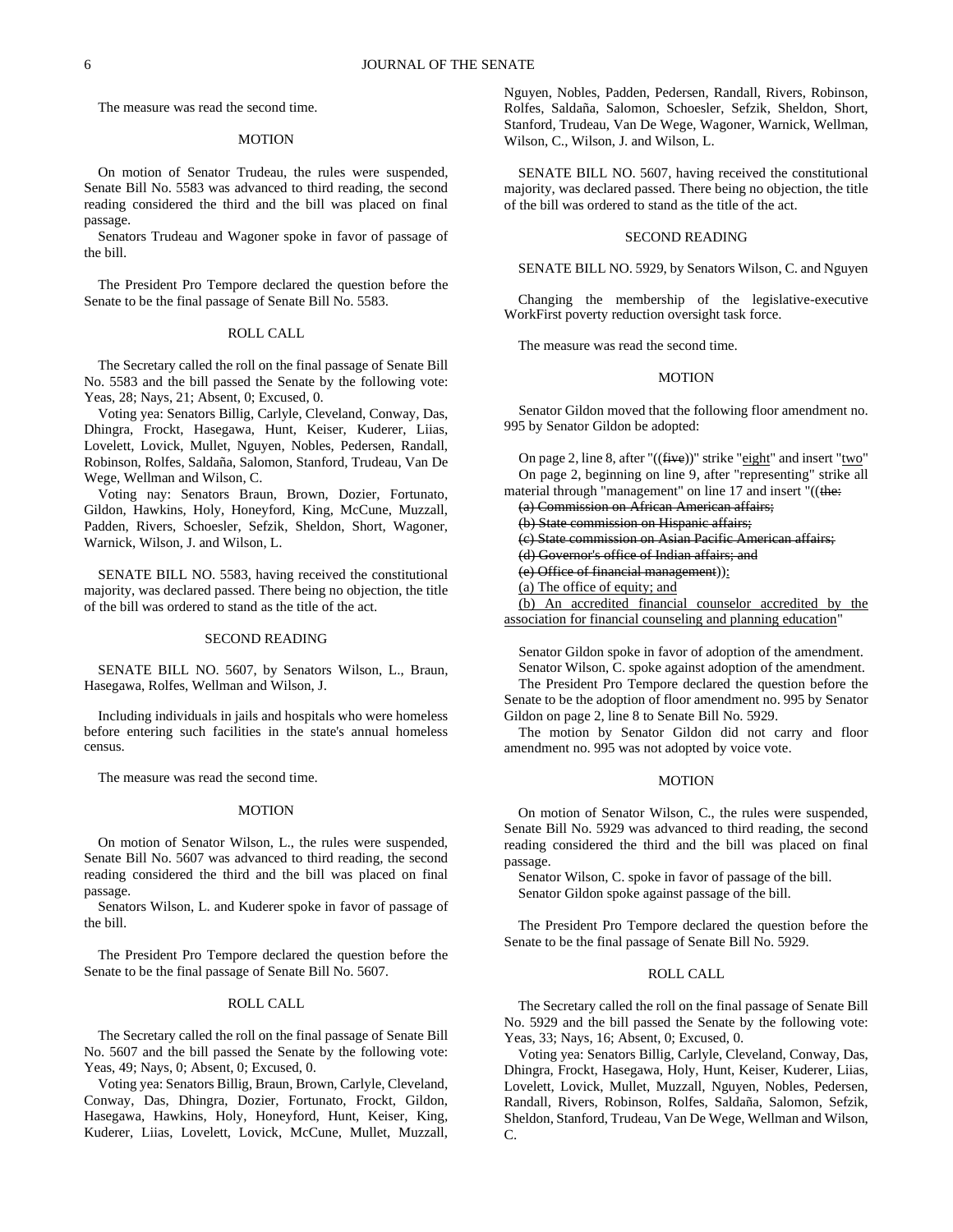THIRTIETH DAY, FEBRUARY 8, 2022 2022 REGULAR SESSION

Voting nay: Senators Braun, Brown, Dozier, Fortunato, Gildon, Hawkins, Honeyford, King, McCune, Padden, Schoesler, Short, Wagoner, Warnick, Wilson, J. and Wilson, L.

SENATE BILL NO. 5929, having received the constitutional majority, was declared passed. There being no objection, the title of the bill was ordered to stand as the title of the act.

#### MOTION

At 3:48 p.m., on motion of Senator Pedersen, the Senate was declared to be at ease subject to the call of the President.

The Senate was called to order at 3:56 p.m. by Vice President Pro Tempore, Senator Lovick presiding.

----

# MOTION

On motion of Senator Pedersen, the Senate reverted to the fourth order of business.

# MESSAGE FROM THE HOUSE

MR. PRESIDENT: The Speaker has signed:

HOUSE CONCURRENT RESOLUTION NO. 4407, and the same are herewith transmitted.

MELISSA PALMER, Deputy Chief Clerk

February 8, 2022

#### SIGNED BY THE PRESIDENT

Pursuant to Article 2, Section 32 of the State Constitution and Senate Rule 1(5), the President announced the signing of and thereupon did sign in open session:

HOUSE CONCURRENT RESOLUTION NO. 4407.

#### MOTION

On motion of Senator Pedersen, the Senate advanced to the sixth order of business.

#### SECOND READING

SENATE BILL NO. 5610, by Senators Frockt, Cleveland, Conway, Dhingra, Hasegawa, Honeyford, Keiser, Kuderer, Liias, Lovelett, Lovick, Randall, Robinson, Saldaña, Salomon, Stanford, Van De Wege and Wilson, C.

Requiring cost sharing for prescription drugs to be counted against an enrollee's obligation, regardless of source.

#### MOTIONS

On motion of Senator Frockt, Substitute Senate Bill No. 5610 was substituted for Senate Bill No. 5610 and the substitute bill was placed on the second reading and read the second time.

On motion of Senator Frockt, the rules were suspended, Substitute Senate Bill No. 5610 was advanced to third reading, the second reading considered the third and the bill was placed on final passage.

Senators Frockt, Muzzall and Rivers spoke in favor of passage of the bill.

The Vice President Pro Tempore declared the question before the Senate to be the final passage of Substitute Senate Bill No. 5610.

# ROLL CALL

The Secretary called the roll on the final passage of Substitute Senate Bill No. 5610 and the bill passed the Senate by the following vote: Yeas, 46; Nays, 3; Absent, 0; Excused, 0.

Voting yea: Senators Billig, Brown, Carlyle, Cleveland, Conway, Das, Dhingra, Dozier, Fortunato, Frockt, Gildon, Hasegawa, Hawkins, Holy, Honeyford, Hunt, Keiser, King, Kuderer, Liias, Lovelett, Lovick, Mullet, Muzzall, Nguyen, Nobles, Pedersen, Randall, Rivers, Robinson, Rolfes, Saldaña, Salomon, Schoesler, Sefzik, Sheldon, Short, Stanford, Trudeau, Van De Wege, Wagoner, Warnick, Wellman, Wilson, C., Wilson, J. and Wilson, L.

Voting nay: Senators Braun, McCune and Padden

SUBSTITUTE SENATE BILL NO. 5610, having received the constitutional majority, was declared passed. There being no objection, the title of the bill was ordered to stand as the title of the act.

### SECOND READING

SENATE BILL NO. 5546, by Senators Keiser, Van De Wege, Cleveland, Conway, Frockt, Hasegawa, Hunt, Lovick, Nguyen, Pedersen, Randall, Stanford and Wilson, C.

Concerning insulin affordability.

#### **MOTIONS**

On motion of Senator Keiser, Substitute Senate Bill No. 5546 was substituted for Senate Bill No. 5546 and the substitute bill was placed on the second reading and read the second time.

On motion of Senator Keiser, the rules were suspended, Substitute Senate Bill No. 5546 was advanced to third reading, the second reading considered the third and the bill was placed on final passage.

Senators Keiser, Muzzall and Liias spoke in favor of passage of the bill.

The Vice President Pro Tempore declared the question before the Senate to be the final passage of Substitute Senate Bill No. 5546.

#### ROLL CALL

The Secretary called the roll on the final passage of Substitute Senate Bill No. 5546 and the bill passed the Senate by the following vote: Yeas, 48; Nays, 1; Absent, 0; Excused, 0.

Voting yea: Senators Billig, Braun, Brown, Carlyle, Cleveland, Conway, Das, Dhingra, Dozier, Fortunato, Frockt, Gildon, Hasegawa, Hawkins, Holy, Honeyford, Hunt, Keiser, King, Kuderer, Liias, Lovelett, Lovick, McCune, Mullet, Muzzall, Nguyen, Nobles, Pedersen, Randall, Rivers, Robinson, Rolfes, Saldaña, Salomon, Schoesler, Sefzik, Sheldon, Short, Stanford, Trudeau, Van De Wege, Wagoner, Warnick, Wellman, Wilson, C., Wilson, J. and Wilson, L.

Voting nay: Senator Padden

SUBSTITUTE SENATE BILL NO. 5546, having received the constitutional majority, was declared passed. There being no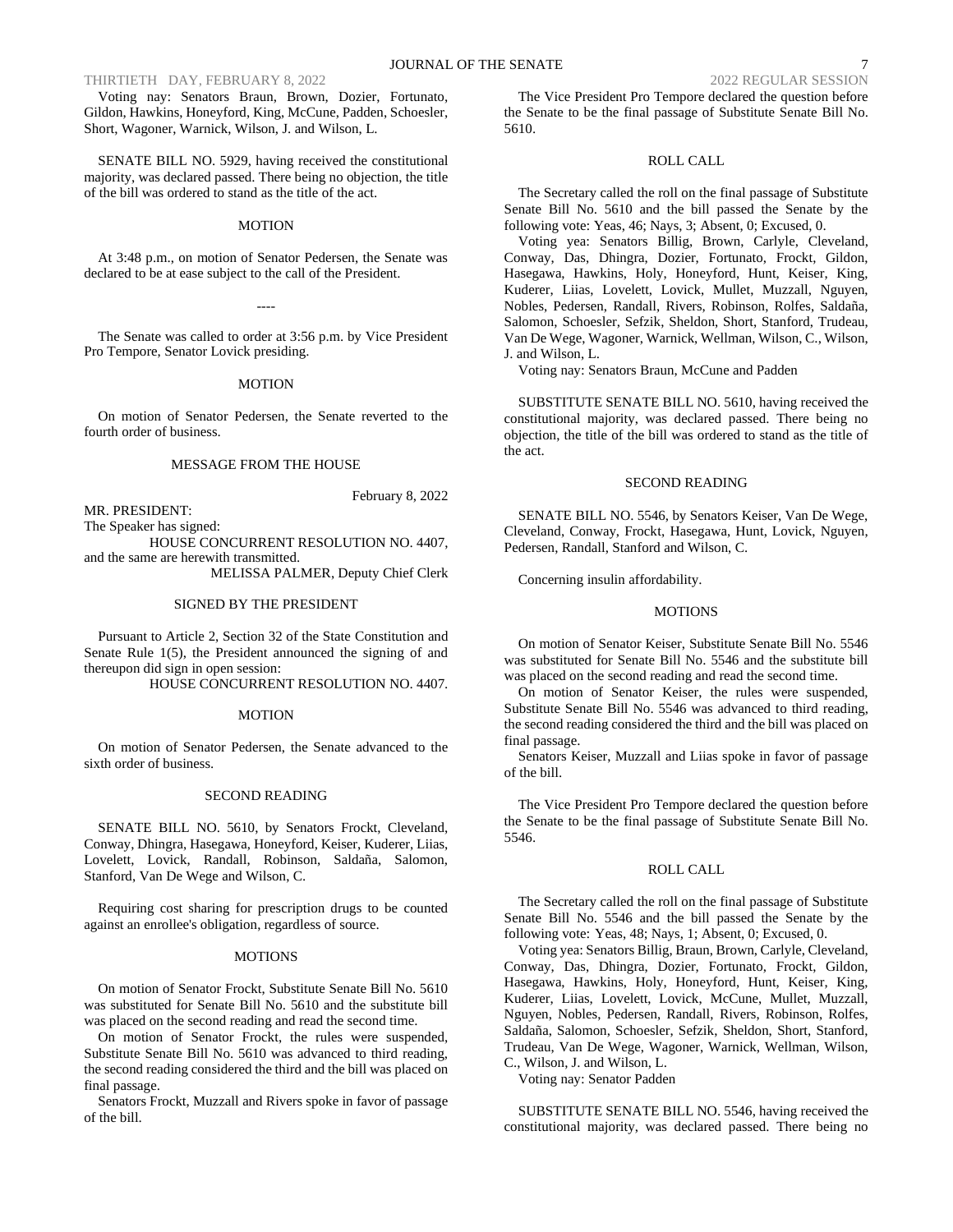objection, the title of the bill was ordered to stand as the title of the act.

#### SECOND READING

SENATE BILL NO. 5866, by Senators Robinson, Randall, Conway, Kuderer, Lovick, Nguyen, Nobles and Wilson, C.

Concerning medicaid long-term services and supports eligibility determinations completed by federally recognized Indian tribes.

The measure was read the second time.

#### **MOTION**

On motion of Senator Robinson, the rules were suspended, Senate Bill No. 5866 was advanced to third reading, the second reading considered the third and the bill was placed on final passage.

Senators Robinson and Muzzall spoke in favor of passage of the bill.

The Vice President Pro Tempore declared the question before the Senate to be the final passage of Senate Bill No. 5866.

# ROLL CALL

The Secretary called the roll on the final passage of Senate Bill No. 5866 and the bill passed the Senate by the following vote: Yeas, 49; Nays, 0; Absent, 0; Excused, 0.

Voting yea: Senators Billig, Braun, Brown, Carlyle, Cleveland, Conway, Das, Dhingra, Dozier, Fortunato, Frockt, Gildon, Hasegawa, Hawkins, Holy, Honeyford, Hunt, Keiser, King, Kuderer, Liias, Lovelett, Lovick, McCune, Mullet, Muzzall, Nguyen, Nobles, Padden, Pedersen, Randall, Rivers, Robinson, Rolfes, Saldaña, Salomon, Schoesler, Sefzik, Sheldon, Short, Stanford, Trudeau, Van De Wege, Wagoner, Warnick, Wellman, Wilson, C., Wilson, J. and Wilson, L.

SENATE BILL NO. 5866, having received the constitutional majority, was declared passed. There being no objection, the title of the bill was ordered to stand as the title of the act.

#### SECOND READING

SENATE BILL NO. 5899, by Senators Liias, Pedersen, Kuderer, Mullet and Saldaña

Concerning a sales and use tax deferral for projects to improve the state route number 520 corridor.

# **MOTIONS**

On motion of Senator Robinson, Substitute Senate Bill No. 5589 was substituted for Senate Bill No. 5589 and the substitute bill was placed on the second reading and read the second time.

On motion of Senator Robinson, the rules were suspended, Substitute Senate Bill No. 5589 was advanced to third reading, the second reading considered the third and the bill was placed on final passage.

Senators Robinson and Muzzall spoke in favor of passage of the bill.

The Vice President Pro Tempore declared the question before the Senate to be the final passage of Substitute Senate Bill No.

5589.

# ROLL CALL

The Secretary called the roll on the final passage of Substitute Senate Bill No. 5589 and the bill passed the Senate by the following vote: Yeas, 48; Nays, 1; Absent, 0; Excused, 0.

Voting yea: Senators Billig, Braun, Brown, Carlyle, Cleveland, Conway, Das, Dhingra, Dozier, Fortunato, Frockt, Gildon, Hasegawa, Hawkins, Holy, Honeyford, Hunt, Keiser, King, Kuderer, Liias, Lovelett, Lovick, McCune, Mullet, Muzzall, Nguyen, Nobles, Pedersen, Randall, Rivers, Robinson, Rolfes, Saldaña, Salomon, Schoesler, Sefzik, Sheldon, Short, Stanford, Trudeau, Van De Wege, Wagoner, Warnick, Wellman, Wilson, C., Wilson, J. and Wilson, L.

Voting nay: Senator Padden

SUBSTITUTE SENATE BILL NO. 5589, having received the constitutional majority, was declared passed. There being no objection, the title of the bill was ordered to stand as the title of the act.

#### PARLIAMENTARY INQUIRY

Senator Padden: "Mr. President, I'm sure it was inadvertent, and first of all, congratulations on presiding over the senate. But I did seek to speak on that last matter and was not recognized and I realize it's quite difficult under this remote system. I guess if we were all on the floor, I would think it less likely that would happen, but I was going to explain my no vote, but I perhaps will write something for the journal. And that was my point of inquiry. Thank you."

#### SECOND READING

SENATE BILL NO. 5620, by Senators Wilson, L., Braun, Dhingra, Gildon, Rolfes and Wilson, J.

Concerning medicaid expenditures.

# **MOTIONS**

On motion of Senator Pedersen, Substitute Senate Bill No. 5620 was substituted for Senate Bill No. 5620 and the substitute bill was placed on the second reading and read the second time.

On motion of Senator Wilson, L., the rules were suspended, Substitute Senate Bill No. 5620 was advanced to third reading, the second reading considered the third and the bill was placed on final passage.

Senators Wilson, L., Rolfes, Muzzall and Frockt spoke in favor of passage of the bill.

The Vice President Pro Tempore declared the question before the Senate to be the final passage of Substitute Senate Bill No. 5620.

# ROLL CALL

The Secretary called the roll on the final passage of Substitute Senate Bill No. 5620 and the bill passed the Senate by the following vote: Yeas, 49; Nays, 0; Absent, 0; Excused, 0.

Voting yea: Senators Billig, Braun, Brown, Carlyle, Cleveland, Conway, Das, Dhingra, Dozier, Fortunato, Frockt, Gildon, Hasegawa, Hawkins, Holy, Honeyford, Hunt, Keiser, King, Kuderer, Liias, Lovelett, Lovick, McCune, Mullet, Muzzall, Nguyen, Nobles, Padden, Pedersen, Randall, Rivers, Robinson,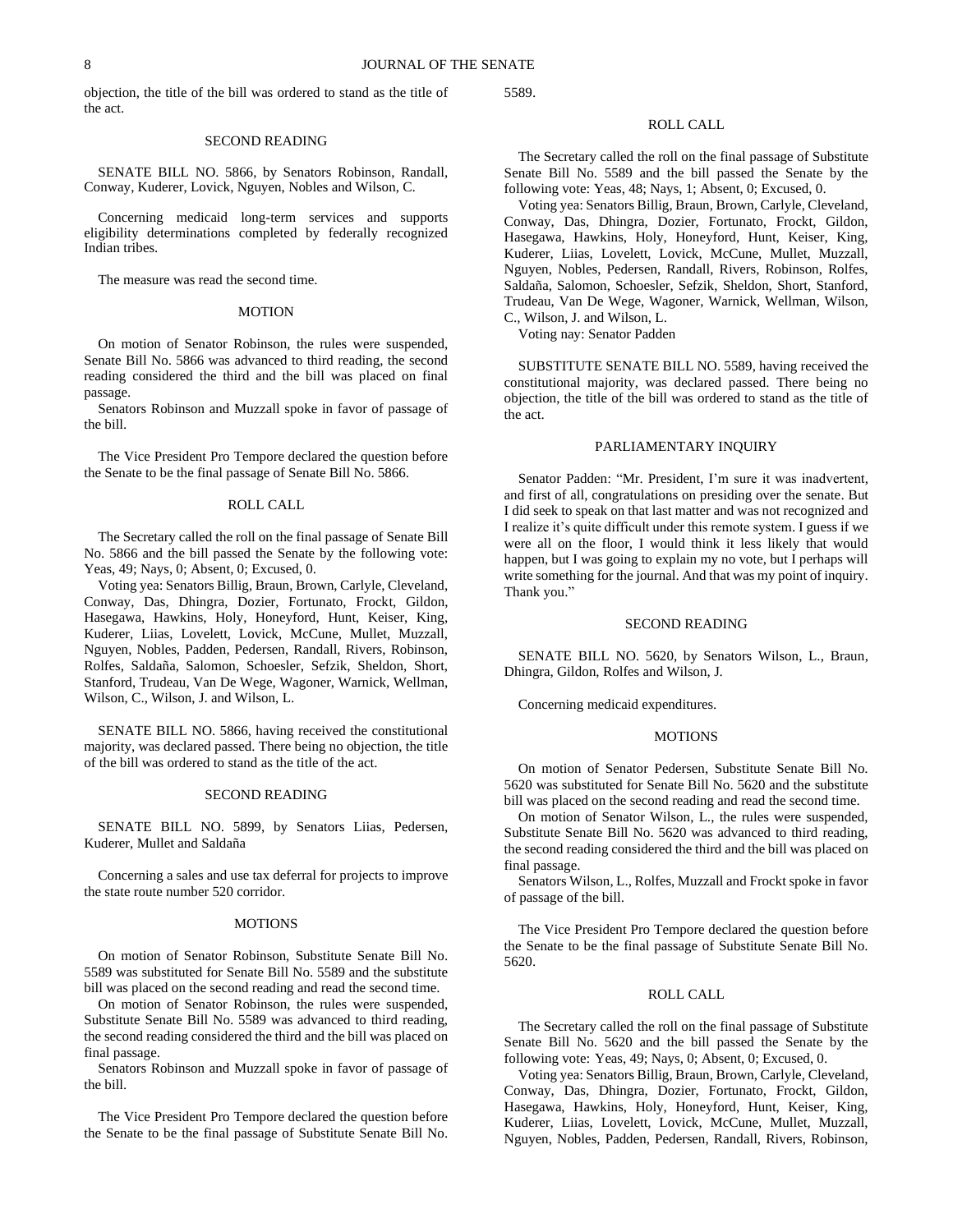# THIRTIETH DAY, FEBRUARY 8, 2022 2022 REGULAR SESSION

Rolfes, Saldaña, Salomon, Schoesler, Sefzik, Sheldon, Short, Stanford, Trudeau, Van De Wege, Wagoner, Warnick, Wellman, Wilson, C., Wilson, J. and Wilson, L.

SUBSTITUTE SENATE BILL NO. 5620, having received the constitutional majority, was declared passed. There being no objection, the title of the bill was ordered to stand as the title of the act.

#### SECOND READING

SENATE BILL NO. 5707, by Senators Saldaña, Pedersen and Nguyen

Extending additional uses for automated traffic safety cameras for traffic congestion reduction and increased safety.

The measure was read the second time.

#### MOTION

On motion of Senator Saldaña, the rules were suspended, Senate Bill No. 5707 was advanced to third reading, the second reading considered the third and the bill was placed on final passage.

Senators Saldaña and King spoke in favor of passage of the bill.

The Vice President Pro Tempore declared the question before the Senate to be the final passage of Senate Bill No. 5707.

#### ROLL CALL

The Secretary called the roll on the final passage of Senate Bill No. 5707 and the bill passed the Senate by the following vote: Yeas, 35; Nays, 14; Absent, 0; Excused, 0.

Voting yea: Senators Billig, Braun, Carlyle, Cleveland, Conway, Das, Dhingra, Frockt, Hasegawa, Hawkins, Hunt, Keiser, King, Kuderer, Liias, Lovelett, Lovick, Mullet, Muzzall, Nguyen, Nobles, Pedersen, Randall, Rivers, Robinson, Rolfes, Saldaña, Salomon, Sheldon, Stanford, Trudeau, Warnick, Wellman, Wilson, C. and Wilson, J.

Voting nay: Senators Brown, Dozier, Fortunato, Gildon, Holy, Honeyford, McCune, Padden, Schoesler, Sefzik, Short, Van De Wege, Wagoner and Wilson, L.

SENATE BILL NO. 5707, having received the constitutional majority, was declared passed. There being no objection, the title of the bill was ordered to stand as the title of the act.

#### SECOND READING

SENATE BILL NO. 5510, by Senators King, Lovelett, Dozier, Mullet, Saldaña and Wilson, J.

Concerning renewal of the sales and use tax for transportation benefit districts.

The measure was read the second time.

### MOTION

On motion of Senator King, the rules were suspended, Senate Bill No. 5510 was advanced to third reading, the second reading considered the third and the bill was placed on final passage.

Senators King and Lovelett spoke in favor of passage of the bill.

The Vice President Pro Tempore declared the question before the Senate to be the final passage of Senate Bill No. 5510.

# ROLL CALL

The Secretary called the roll on the final passage of Senate Bill No. 5510 and the bill passed the Senate by the following vote: Yeas, 45; Nays, 4; Absent, 0; Excused, 0.

Voting yea: Senators Billig, Braun, Brown, Carlyle, Cleveland, Conway, Das, Dhingra, Dozier, Fortunato, Frockt, Gildon, Hawkins, Holy, Hunt, Keiser, King, Kuderer, Liias, Lovelett, Lovick, McCune, Mullet, Muzzall, Nguyen, Nobles, Pedersen, Randall, Rivers, Robinson, Rolfes, Saldaña, Salomon, Sefzik, Sheldon, Short, Stanford, Trudeau, Van De Wege, Wagoner, Warnick, Wellman, Wilson, C., Wilson, J. and Wilson, L.

Voting nay: Senators Hasegawa, Honeyford, Padden and Schoesler

SENATE BILL NO. 5510, having received the constitutional majority, was declared passed. There being no objection, the title of the bill was ordered to stand as the title of the act.

#### PERSONAL PRIVILEGE

Senator Sheldon: "Thank you Mr. President. As we move through these bills rather rapidly, I would like to just take a moment to recognize a member of our Senate family that passed away last year. Russ Denny was a good friend to all of us. He served here as a security, in our security team, primarily in other buildings, not in the legislative building. But Russ grew up in Centralia and spent most of his life in Shelton where he operated the Pantorium Cleaners. He and his wife Pat were married for 59 years, and when you went into Russ's shop you were going to talk politics because you were an elected official and he had you nailed. He wasn't a Democrat or a Republican, he just wanted good government and it didn't matter what party you belonged to. He did the cleaning for all the uniforms in town and the county. Probably cleaned your uniform Mr. President when you were at the academy. The city police, the sheriff's office, the corrections officers in Shelton; he took care of a lot of those uniforms. But he loved his job here as a security officer. He was so interested in politics, and we'll miss Russ. But I wanted to mention that to those that knew him, and to those if you didn't, he was a fine, fine gentleman."

### SECOND READING

SENATE BILL NO. 5553, by Senators Wilson, C., Das, Hasegawa, Lovick, Nguyen, Nobles, Randall and Wellman

Providing data regarding early STEM metrics in the STEM education report card.

#### **MOTIONS**

On motion of Senator Wilson, C., Substitute Senate Bill No. 5553 was substituted for Senate Bill No. 5553 and the substitute bill was placed on the second reading and read the second time.

On motion of Senator Wilson, C., the rules were suspended, Substitute Senate Bill No. 5553 was advanced to third reading, the second reading considered the third and the bill was placed on final passage.

Senator Wilson, C. spoke in favor of passage of the bill. Senator Hawkins spoke against passage of the bill.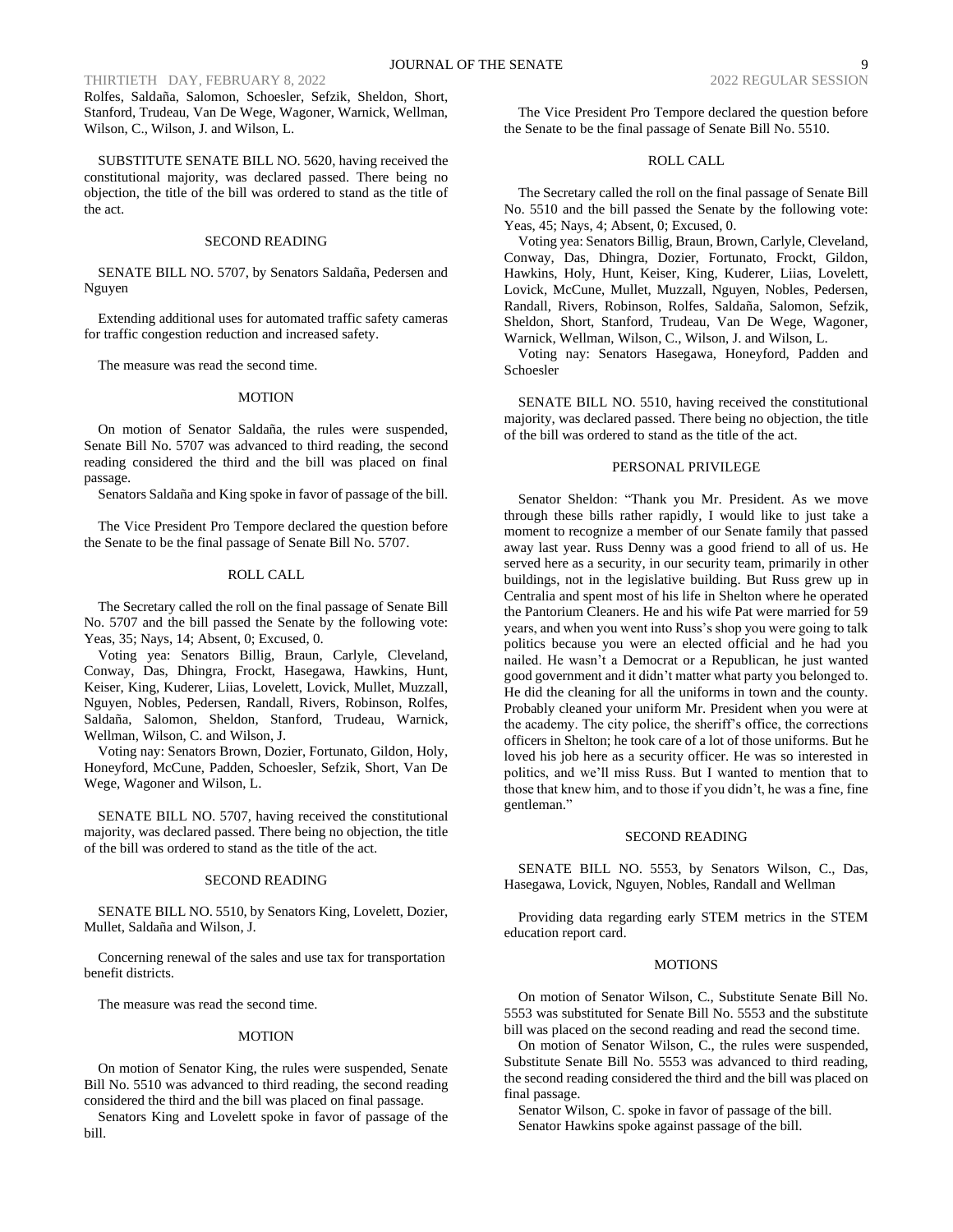The Vice President Pro Tempore declared the question before the Senate to be the final passage of Substitute Senate Bill No. 5553.

# ROLL CALL

The Secretary called the roll on the final passage of Substitute Senate Bill No. 5553 and the bill passed the Senate by the following vote: Yeas, 29; Nays, 20; Absent, 0; Excused, 0.

Voting yea: Senators Billig, Carlyle, Cleveland, Conway, Das, Dhingra, Frockt, Hasegawa, Hunt, Keiser, Kuderer, Liias, Lovelett, Lovick, Mullet, Nguyen, Nobles, Pedersen, Randall, Robinson, Rolfes, Saldaña, Salomon, Sheldon, Stanford, Trudeau, Van De Wege, Wellman and Wilson, C.

Voting nay: Senators Braun, Brown, Dozier, Fortunato, Gildon, Hawkins, Holy, Honeyford, King, McCune, Muzzall, Padden, Rivers, Schoesler, Sefzik, Short, Wagoner, Warnick, Wilson, J. and Wilson, L.

SUBSTITUTE SENATE BILL NO. 5553, having received the constitutional majority, was declared passed. There being no objection, the title of the bill was ordered to stand as the title of the act.

### SECOND READING

SENATE BILL NO. 5880, by Senators Salomon, Conway, Keiser, Liias, Lovick, Nobles and Van De Wege

Concerning fire protection sprinkler system contractors.

### **MOTIONS**

On motion of Senator Salomon, Substitute Senate Bill No. 5880 was substituted for Senate Bill No. 5880 and the substitute bill was placed on the second reading and read the second time.

On motion of Senator Salomon, the rules were suspended, Substitute Senate Bill No. 5880 was advanced to third reading, the second reading considered the third and the bill was placed on final passage.

Senators Salomon and Dozier spoke in favor of passage of the bill.

The Vice President Pro Tempore declared the question before the Senate to be the final passage of Substitute Senate Bill No. 5880.

# ROLL CALL

The Secretary called the roll on the final passage of Substitute Senate Bill No. 5880 and the bill passed the Senate by the following vote: Yeas, 44; Nays, 5; Absent, 0; Excused, 0.

Voting yea: Senators Billig, Carlyle, Cleveland, Conway, Das, Dhingra, Dozier, Fortunato, Frockt, Gildon, Hasegawa, Hawkins, Holy, Honeyford, Hunt, Keiser, King, Kuderer, Liias, Lovelett, Lovick, McCune, Mullet, Muzzall, Nguyen, Nobles, Padden, Pedersen, Randall, Robinson, Rolfes, Saldaña, Salomon, Sefzik, Sheldon, Short, Stanford, Trudeau, Van De Wege, Wagoner, Warnick, Wellman, Wilson, C. and Wilson, J.

Voting nay: Senators Braun, Brown, Rivers, Schoesler and Wilson, L.

SUBSTITUTE SENATE BILL NO. 5880, having received the constitutional majority, was declared passed. There being no objection, the title of the bill was ordered to stand as the title of the act.

#### SECOND READING

SENATE BILL NO. 5558, by Senators King, Liias and Mullet

Concerning the bistate governance of interstate toll bridges owned by local governments.

#### MOTIONS

On motion of Senator King, Substitute Senate Bill No. 5558 was substituted for Senate Bill No. 5558 and the substitute bill was placed on the second reading and read the second time.

On motion of Senator King, the rules were suspended, Substitute Senate Bill No. 5558 was advanced to third reading, the second reading considered the third and the bill was placed on final passage.

Senators King, Liias and Honeyford spoke in favor of passage of the bill.

The Vice President Pro Tempore declared the question before the Senate to be the final passage of Substitute Senate Bill No. 5558.

# ROLL CALL

The Secretary called the roll on the final passage of Substitute Senate Bill No. 5558 and the bill passed the Senate by the following vote: Yeas, 49; Nays, 0; Absent, 0; Excused, 0.

Voting yea: Senators Billig, Braun, Brown, Carlyle, Cleveland, Conway, Das, Dhingra, Dozier, Fortunato, Frockt, Gildon, Hasegawa, Hawkins, Holy, Honeyford, Hunt, Keiser, King, Kuderer, Liias, Lovelett, Lovick, McCune, Mullet, Muzzall, Nguyen, Nobles, Padden, Pedersen, Randall, Rivers, Robinson, Rolfes, Saldaña, Salomon, Schoesler, Sefzik, Sheldon, Short, Stanford, Trudeau, Van De Wege, Wagoner, Warnick, Wellman, Wilson, C., Wilson, J. and Wilson, L.

SUBSTITUTE SENATE BILL NO. 5558, having received the constitutional majority, was declared passed. There being no objection, the title of the bill was ordered to stand as the title of the act.

#### SECOND READING

SENATE BILL NO. 5491, by Senators Pedersen, Rivers and Mullet

Clarifying waiver of firearm rights.

The measure was read the second time.

# MOTION

On motion of Senator Pedersen, the rules were suspended, Senate Bill No. 5491 was advanced to third reading, the second reading considered the third and the bill was placed on final passage.

Senators Pedersen and Padden spoke in favor of passage of the bill.

Senator Fortunato spoke on passage of the bill.

The Vice President Pro Tempore declared the question before the Senate to be the final passage of Senate Bill No. 5491.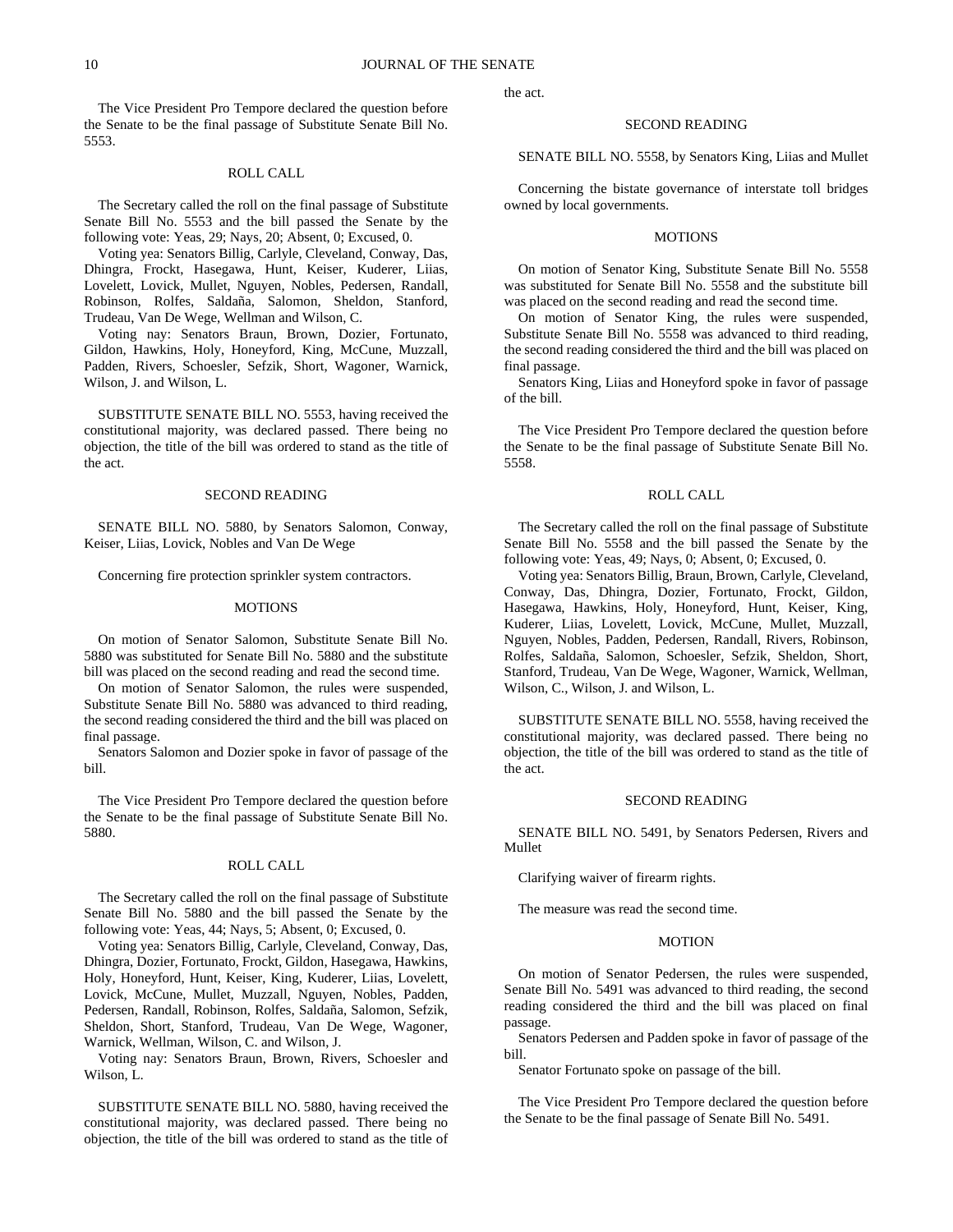# THIRTIETH DAY, FEBRUARY 8, 2022 2022 2022 REGULAR SESSION ROLL CALL

The Secretary called the roll on the final passage of Senate Bill No. 5491 and the bill passed the Senate by the following vote: Yeas, 49; Nays, 0; Absent, 0; Excused, 0.

Voting yea: Senators Billig, Braun, Brown, Carlyle, Cleveland, Conway, Das, Dhingra, Dozier, Fortunato, Frockt, Gildon, Hasegawa, Hawkins, Holy, Honeyford, Hunt, Keiser, King, Kuderer, Liias, Lovelett, Lovick, McCune, Mullet, Muzzall, Nguyen, Nobles, Padden, Pedersen, Randall, Rivers, Robinson, Rolfes, Saldaña, Salomon, Schoesler, Sefzik, Sheldon, Short, Stanford, Trudeau, Van De Wege, Wagoner, Warnick, Wellman, Wilson, C., Wilson, J. and Wilson, L.

SENATE BILL NO. 5491, having received the constitutional majority, was declared passed. There being no objection, the title of the bill was ordered to stand as the title of the act.

# SECOND READING

SENATE BILL NO. 5428, by Senators Nguyen, Darneille, Das, Kuderer, Lovelett, Nobles, Saldaña and Wellman

Concerning the application of the state environmental policy act to temporary shelters and transitional encampments.

#### MOTION

On motion of Senator Nguyen, Substitute Senate Bill No. 5428 was substituted for Senate Bill No. 5428 and the substitute bill was placed on the second reading and read the second time.

Revised for 1st Substitute: Concerning the application of the state environmental policy act to temporary shelters and transitional encampments.

#### MOTION

Senator Nguyen moved that the following striking floor amendment no. 947 by Senator Nguyen be adopted:

Strike everything after the enacting clause and insert the following:

"NEW SECTION. **Sec. 1.** A new section is added to chapter 43.21C RCW to read as follows:

(1) Until August 1, 2032, permit actions to site a temporary shelter or transitional encampment are exempt from compliance with this chapter if the following conditions are met:

(a) The facility is used for people experiencing homelessness;

(b) The facility includes no more than 200 beds and the number of occupants is based on one person for each bed;

(c) The facility is used on the site for no more than five years;

(d) The facility does not involve erecting a new permanent structure;

(e) The jurisdiction in which the facility will be located has declared a state of emergency on homelessness;

(f) For any facility proposed to be located within .25 miles of another town, city, or county, the facility operator or permit applicant must provide written notice of the facility's size, location, and services via email or first-class mail to that jurisdiction's mayor or executive at least 14 calendar days before any permit application for the facility is submitted;

(g) The facility operator must establish a community advisory committee that provides input on facility operations. As requested by any town, city, or county within .25 miles of the facility, the committee must include one representative as identified by that jurisdiction. A representative of the facility operator must attend all advisory committee meetings and provide to the committee quarterly reports that address facility operations;

(h) The allowance of drugs or alcohol by facility occupants must be determined by the jurisdiction based on analysis of the needs and population served by the specific facility; and

(i) The facility complies with any drainage, erosion control, and other water quality regulations of the jurisdiction and is consistent with any applicable national pollutant discharge elimination system permit or permit issued under chapter 90.48 RCW to the jurisdiction.

(2) The definitions in this subsection apply throughout this section unless the context clearly requires otherwise.

(a) "Temporary shelter" means a use sited in a new or existing structure or modular structure that provides temporary quarters for sleeping and shelter. The use may have common food preparation, shower, or other commonly used facilities that support temporary shelters.

(b) "Transitional encampment" means a use having tents, modular structures, or a similar shelter, including vehicles used for shelter, that provides temporary quarters for sleeping and shelter. The use may have common food preparation, shower, or other commonly used facilities that are separate from the sleeping shelters and that support transitional encampments.

NEW SECTION. **Sec. 2.** This act is necessary for the immediate preservation of the public peace, health, or safety, or support of the state government and its existing public institutions, and takes effect immediately."

On page 1, line 2 of the title, after "encampments" strike the remainder of the title and insert "to provide clarity and predictability to jurisdictions about categorical exemptions for temporary shelters and transitional encampments; adding a new section to chapter 43.21C RCW; and declaring an emergency."

#### MOTION

Senator Short moved that the following floor amendment no. 980 by Senator Short be adopted:

On page 1, line 28, after "operations" insert ". The community advisory committee must create a process to accept and address complaints from the community."

Senators Short and Kuderer spoke in favor of adoption of the amendment to the striking amendment.

The Vice President Pro Tempore declared the question before the Senate to be the adoption of floor amendment no. 980 by Senator Short on page 1, line 28 to striking floor amendment no. 947.

The motion by Senator Short carried and floor amendment no. 980 was adopted by voice vote.

# MOTION

Senator Wilson, J. moved that the following floor amendment no. 977 by Senator Wilson, J. be adopted:

On page 1, line 31, after "facility;" strike "and"

On page 2, line 4, after "jurisdiction" insert "; and

(j) The facility host or operator has developed a disengagement plan for cleanup for the facility"

Senators Wilson, J. and Kuderer spoke in favor of adoption of the amendment to the striking amendment.

The Vice President Pro Tempore declared the question before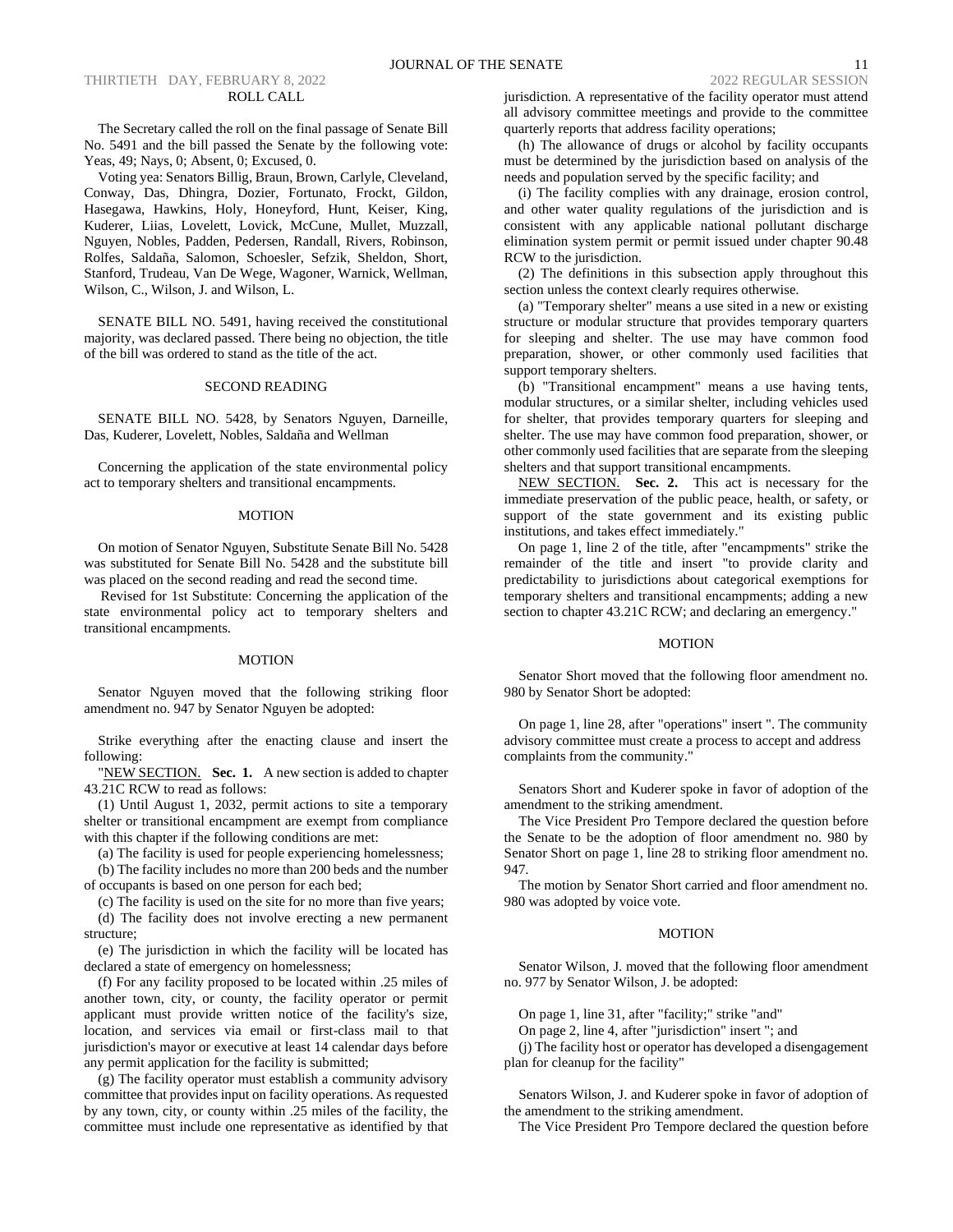the Senate to be the adoption of floor amendment no. 977 by Senator Wilson, J. on page 1, line 31 to striking floor amendment no. 947.

The motion by Senator Wilson, J. carried, and floor amendment no. 977 was adopted by voice vote.

# MOTION

Senator Wilson, J. moved that the following floor amendment no. 978 by Senator Wilson, J. be adopted:

On page 1, line 31, after "facility;" strike "and"

On page 2, line 4, after "jurisdiction" insert "; and

(j) The facility host or operator has developed a medical waste disposal plan for the facility"

Senators Wilson, J. and Kuderer spoke in favor of adoption of the amendment to the striking amendment.

The Vice President Pro Tempore declared the question before the Senate to be the adoption of floor amendment no. 978 by Senator Wilson, J. on page 1, line 31 to striking floor amendment no. 947.

The motion by Senator Wilson, J. carried, and floor amendment no. 978 was adopted by voice vote.

### MOTION

Senator McCune moved that the following floor amendment no. 979 by Senator McCune be adopted:

On page 1, line 31, after "facility;" strike "and"

On page 2, line 4, after "jurisdiction" insert "; and

(j) The facility host or operator has developed a solid waste management program for the facility"

Senators McCune and Kuderer spoke in favor of adoption of the amendment to the striking amendment.

The Vice President Pro Tempore declared the question before the Senate to be the adoption of floor amendment no. 979 by Senator McCune on page 1, line 311 to striking floor amendment no. 947.

The motion by Senator McCune carried and floor amendment no. 979 was adopted by voice vote.

#### MOTION

Senator Sefzik moved that the following floor amendment no. 981 by Senator Sefzik be adopted:

On page 1, line 31, after "facility;" strike "and"

On page 2, line 4, after "jurisdiction" insert "; and

(j) The local jurisdiction must require and make available

employment, mental health, and drug counseling services at the facility"

Senators Sefzik and Nguyen spoke in favor of adoption of the amendment to the striking amendment.

Senator Kuderer spoke against adoption of the amendment to the striking amendment.

The Vice President Pro Tempore declared the question before the Senate to be the adoption of floor amendment no. 981 by Senator Sefzik on page 1, line 31 to striking floor amendment no. 947.

The motion by Senator Sefzik carried and floor amendment no. 981 was adopted by voice vote.

# **MOTION**

Senator Fortunato moved that the following floor amendment no. 982 by Senator Fortunato be adopted:

On page 2, beginning on line 3, after "applicable" strike all material through "permit or" on line 4

On page 2, line 4, after "jurisdiction." insert "Including the development of a stormwater monitoring plan for the facility to include weekly monitoring and monthly reporting to the department of ecology or, if more than one acre of soil is disturbed, to include the construction stormwater requirements using the department of ecology's water quality web discharge monitoring reporting system."

Senator Fortunato spoke in favor of adoption of the amendment to the striking amendment.

Senator Kuderer spoke against adoption of the amendment to the striking amendment.

The Vice President Pro Tempore declared the question before the Senate to be the adoption of floor amendment no. 982 by Senator Fortunato on page 2, line 3 to striking floor amendment no. 947.

The motion by Senator Fortunato did not carry and floor amendment no. 982 was not adopted by voice vote.

The Vice President Pro Tempore declared the question before the Senate to be the adoption of striking floor amendment no. 947 by Senator Nguyen as amended to Substitute Senate Bill No. 5428.

The motion by Senator Nguyen carried and striking floor amendment no. 947 as amended was adopted by voice vote.

# MOTION

On motion of Senator Nguyen, the rules were suspended, Engrossed Substitute Senate Bill No. 5428 was advanced to third reading, the second reading considered the third and the bill was placed on final passage.

Senators Nguyen, Short, Kuderer and Carlyle spoke in favor of passage of the bill.

Senator Braun spoke against passage of the bill.

The Vice President Pro Tempore declared the question before the Senate to be the final passage of Engrossed Substitute Senate Bill No. 5428.

# ROLL CALL

The Secretary called the roll on the final passage of Engrossed Substitute Senate Bill No. 5428 and the bill passed the Senate by the following vote: Yeas, 41; Nays, 8; Absent, 0; Excused, 0.

Voting yea: Senators Billig, Brown, Carlyle, Cleveland, Conway, Das, Dhingra, Dozier, Fortunato, Frockt, Gildon, Hasegawa, Holy, Hunt, Keiser, King, Kuderer, Liias, Lovelett, Lovick, Mullet, Muzzall, Nguyen, Nobles, Pedersen, Randall, Rivers, Robinson, Rolfes, Saldaña, Sefzik, Sheldon, Short, Stanford, Trudeau, Van De Wege, Warnick, Wellman, Wilson, C., Wilson, J. and Wilson, L.

Voting nay: Senators Braun, Hawkins, Honeyford, McCune, Padden, Salomon, Schoesler and Wagoner

ENGROSSED SUBSTITUTE SENATE BILL NO. 5428, having received the constitutional majority, was declared passed. There being no objection, the title of the bill was ordered to stand as the title of the act.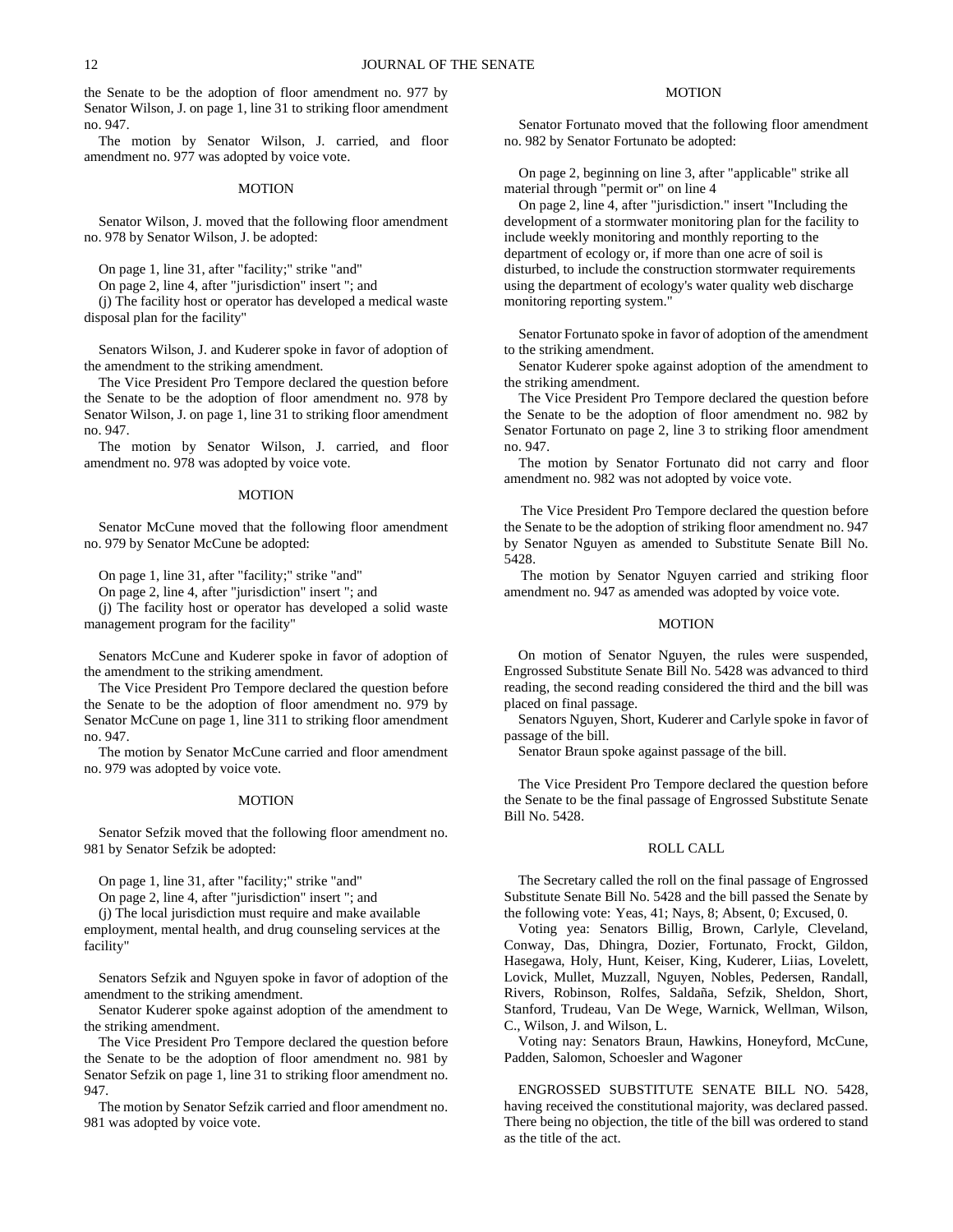#### SECOND READING

SENATE BILL NO. 5497, by Senators Wilson, C., Nobles, Conway, Das, Hunt, Lovelett, Lovick, Nguyen, Saldaña and Wellman

Extending voting authority to student members on the state board of education.

#### MOTIONS

On motion of Senator Wilson, C., Substitute Senate Bill No. 5497 was substituted for Senate Bill No. 5497 and the substitute bill was placed on the second reading and read the second time.

On motion of Senator Wilson, C., the rules were suspended, Substitute Senate Bill No. 5497 was advanced to third reading, the second reading considered the third and the bill was placed on final passage.

Senator Wilson, C. spoke in favor of passage of the bill.

Senator Hawkins spoke against passage of the bill.

The Vice President Pro Tempore declared the question before the Senate to be the final passage of Substitute Senate Bill No. 5497.

# ROLL CALL

The Secretary called the roll on the final passage of Substitute Senate Bill No. 5497 and the bill passed the Senate by the following vote: Yeas, 28; Nays, 21; Absent, 0; Excused, 0.

Voting yea: Senators Billig, Carlyle, Cleveland, Conway, Das, Dhingra, Frockt, Hasegawa, Hunt, Keiser, Kuderer, Liias, Lovelett, Lovick, Nguyen, Nobles, Pedersen, Randall, Robinson, Rolfes, Saldaña, Salomon, Short, Stanford, Trudeau, Van De Wege, Wellman and Wilson, C.

Voting nay: Senators Braun, Brown, Dozier, Fortunato, Gildon, Hawkins, Holy, Honeyford, King, McCune, Mullet, Muzzall, Padden, Rivers, Schoesler, Sefzik, Sheldon, Wagoner, Warnick, Wilson, J. and Wilson, L.

SUBSTITUTE SENATE BILL NO. 5497, having received the constitutional majority, was declared passed. There being no objection, the title of the bill was ordered to stand as the title of the act.

### SECOND READING

SENATE BILL NO. 5657, by Senators Wellman, Hunt, Gildon, Hasegawa, Mullet, Nguyen, Nobles, Rivers and Wilson, C.

Concerning computer science instruction in state long-term juvenile institutions.

The measure was read the second time.

#### **MOTION**

On motion of Senator Wellman, the rules were suspended, Senate Bill No. 5657 was advanced to third reading, the second reading considered the third and the bill was placed on final passage.

Senators Wellman and Hawkins spoke in favor of passage of the bill.

# ROLL CALL

The Secretary called the roll on the final passage of Senate Bill No. 5657 and the bill passed the Senate by the following vote: Yeas, 49; Nays, 0; Absent, 0; Excused, 0.

Voting yea: Senators Billig, Braun, Brown, Carlyle, Cleveland, Conway, Das, Dhingra, Dozier, Fortunato, Frockt, Gildon, Hasegawa, Hawkins, Holy, Honeyford, Hunt, Keiser, King, Kuderer, Liias, Lovelett, Lovick, McCune, Mullet, Muzzall, Nguyen, Nobles, Padden, Pedersen, Randall, Rivers, Robinson, Rolfes, Saldaña, Salomon, Schoesler, Sefzik, Sheldon, Short, Stanford, Trudeau, Van De Wege, Wagoner, Warnick, Wellman, Wilson, C., Wilson, J. and Wilson, L.

SENATE BILL NO. 5657, having received the constitutional majority, was declared passed. There being no objection, the title of the bill was ordered to stand as the title of the act.

# SECOND READING

SENATE BILL NO. 5878, by Senators Rolfes, Wellman, Hunt, Lovick, Nobles and Wilson, C.

Clarifying visual and performing arts instruction.

# MOTION

On motion of Senator Rolfes, Substitute Senate Bill No. 5878 was substituted for Senate Bill No. 5878 and the substitute bill was placed on the second reading and read the second time.

#### MOTION

Senator Mullet moved that the following floor amendment no. 996 by Senator Mullet be adopted:

On page 3, at the beginning of line 1, after "art" strike "and" and insert "or"

Senator Mullet spoke in favor of adoption of the amendment. Senators Rolfes and Wagoner spoke against adoption of the amendment.

The Vice President Pro Tempore declared the question before the Senate to be the adoption of floor amendment no. 996 by Senator Mullet on page 3, line 1 to Substitute Senate Bill No. 5878.

The motion by Senator Mullet carried and floor amendment no. 996 was adopted by voice vote.

#### MOTION

On motion of Senator Rolfes, the rules were suspended, Engrossed Substitute Senate Bill No. 5878 was advanced to third reading, the second reading considered the third and the bill was placed on final passage.

Senators Rolfes and Hawkins spoke in favor of passage of the bill.

The Vice President Pro Tempore declared the question before the Senate to be the final passage of Engrossed Substitute Senate Bill No. 5878.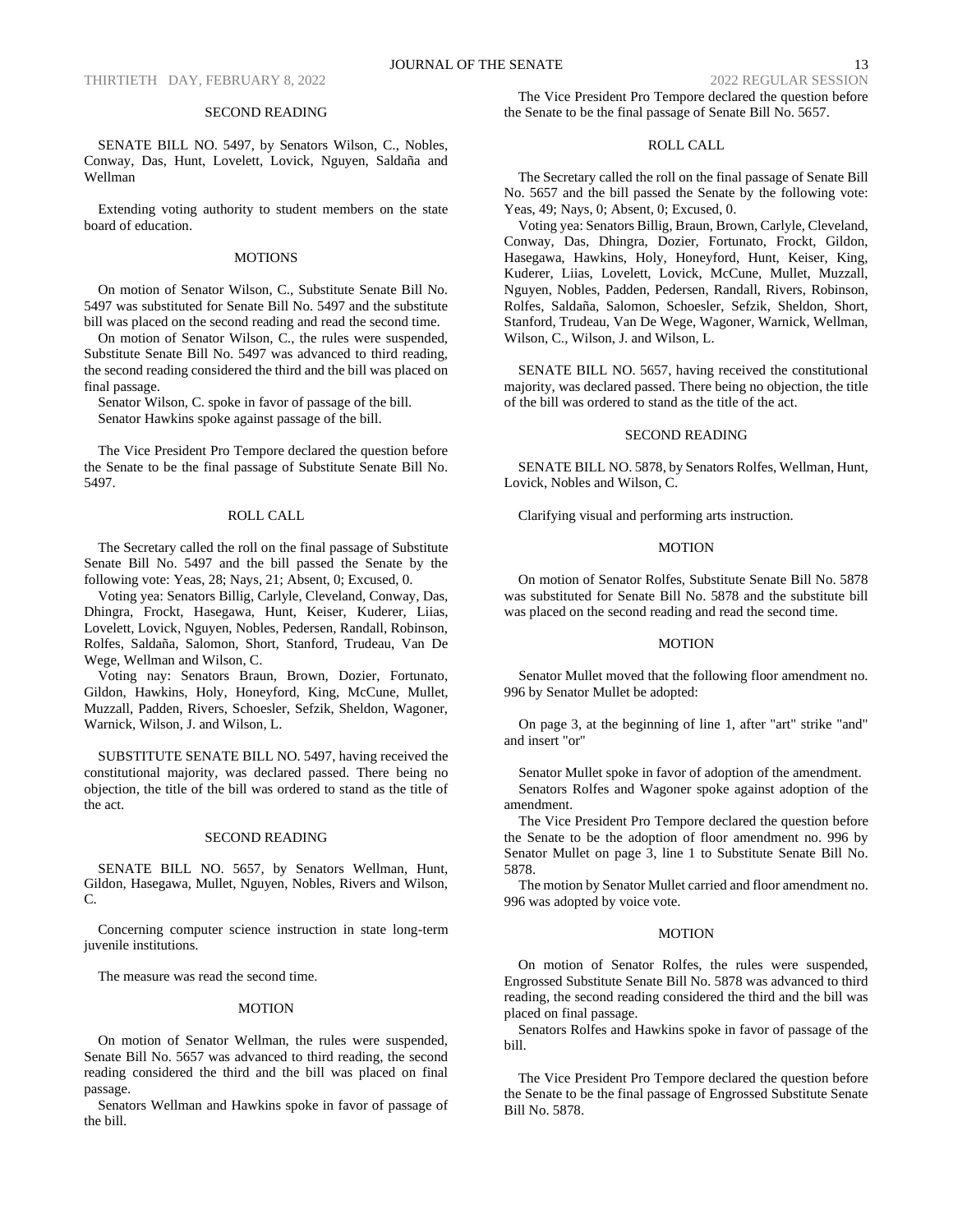# ROLL CALL

The Secretary called the roll on the final passage of Engrossed Substitute Senate Bill No. 5878 and the bill passed the Senate by the following vote: Yeas, 47; Nays, 2; Absent, 0; Excused, 0.

Voting yea: Senators Billig, Braun, Brown, Carlyle, Cleveland, Conway, Das, Dhingra, Dozier, Fortunato, Frockt, Gildon, Hasegawa, Hawkins, Holy, Honeyford, Hunt, Keiser, King, Kuderer, Liias, Lovelett, Lovick, McCune, Mullet, Muzzall, Nguyen, Nobles, Pedersen, Randall, Rivers, Robinson, Rolfes, Saldaña, Salomon, Sefzik, Sheldon, Short, Stanford, Trudeau, Van De Wege, Wagoner, Warnick, Wellman, Wilson, C., Wilson, J. and Wilson, L.

Voting nay: Senators Padden and Schoesler

ENGROSSED SUBSTITUTE SENATE BILL NO. 5878, having received the constitutional majority, was declared passed. There being no objection, the title of the bill was ordered to stand as the title of the act.

#### SECOND READING

SENATE BILL NO. 5594, by Senators Short, Wellman, Hasegawa, Padden and Wagoner

Concerning public school instruction in awareness of bone marrow donation.

#### MOTIONS

On motion of Senator Short, Substitute Senate Bill No. 5594 was substituted for Senate Bill No. 5594 and the substitute bill was placed on the second reading and read the second time.

On motion of Senator Short, the rules were suspended, Substitute Senate Bill No. 5594 was advanced to third reading, the second reading considered the third and the bill was placed on final passage.

Senators Short and Wellman spoke in favor of passage of the bill.

The Vice President Pro Tempore declared the question before

the Senate to be the final passage of Substitute Senate Bill No. 5594.

# ROLL CALL

The Secretary called the roll on the final passage of Substitute Senate Bill No. 5594 and the bill passed the Senate by the following vote: Yeas, 49; Nays, 0; Absent, 0; Excused, 0.

Voting yea: Senators Billig, Braun, Brown, Carlyle, Cleveland, Conway, Das, Dhingra, Dozier, Fortunato, Frockt, Gildon, Hasegawa, Hawkins, Holy, Honeyford, Hunt, Keiser, King, Kuderer, Liias, Lovelett, Lovick, McCune, Mullet, Muzzall, Nguyen, Nobles, Padden, Pedersen, Randall, Rivers, Robinson, Rolfes, Saldaña, Salomon, Schoesler, Sefzik, Sheldon, Short, Stanford, Trudeau, Van De Wege, Wagoner, Warnick, Wellman, Wilson, C., Wilson, J. and Wilson, L.

SUBSTITUTE SENATE BILL NO. 5594, having received the constitutional majority, was declared passed. There being no objection, the title of the bill was ordered to stand as the title of the act.

# REMARKS BY SENATOR PEDERSEN

Senator Pedersen: "Well, thank you very much Mr. President. I would like to offer my giant thanks and congratulations for a very successful first afternoon for you up on the rostrum. I know that the gentlelady from the 33rd District is very relieved to have you here with us. And I think all of us are delighted that you come so well prepared for helping us out in this way."

#### MOTION

At 6:31 p.m., on motion of Senator Pedersen, the Senate adjourned until 10:00 o'clock a.m. Wednesday, February 9, 2022.

KAREN KEISER, President Pro Tempore of the Senate

SARAH BANNISTER, Secretary of the Senate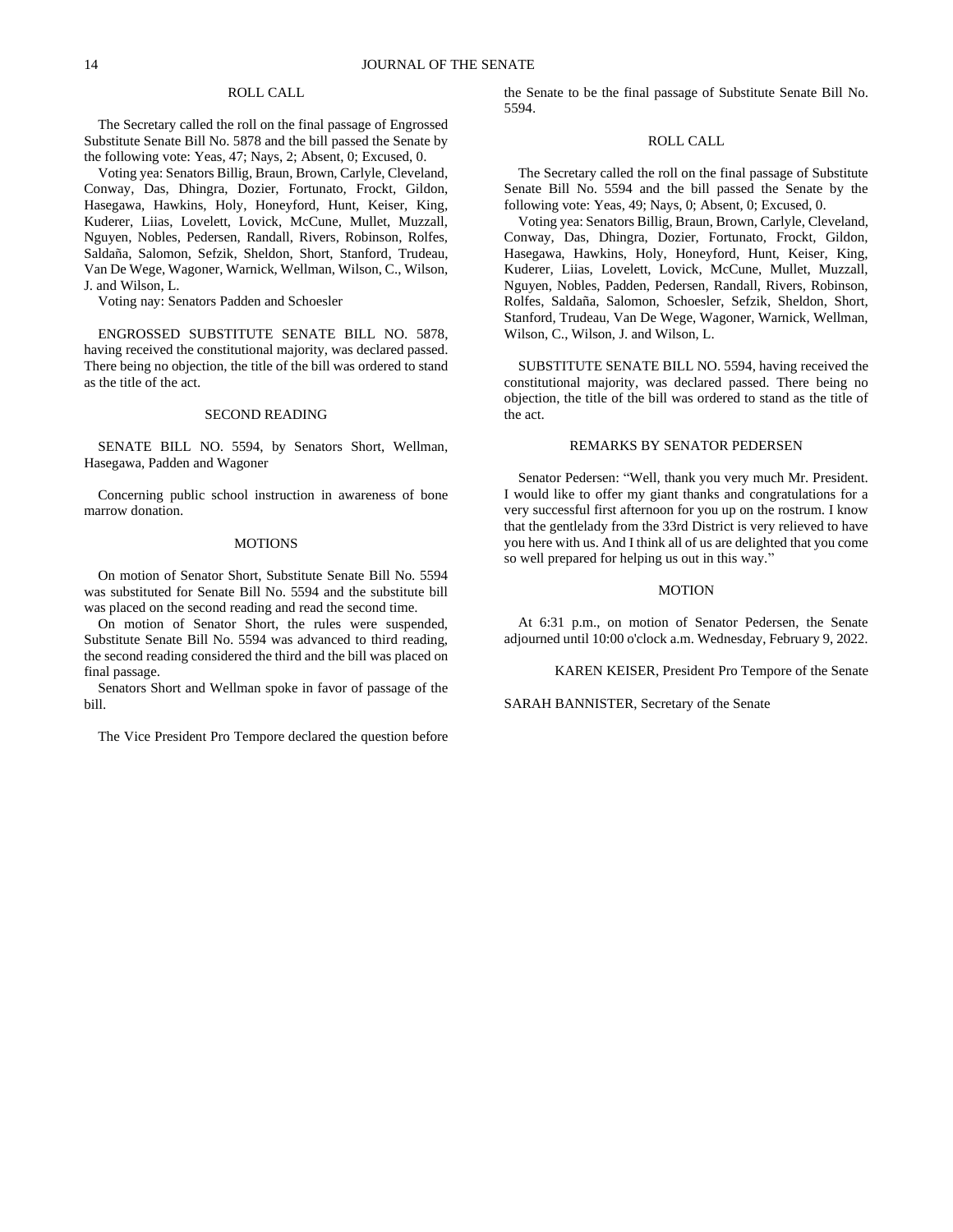| 1752-E                                  |
|-----------------------------------------|
|                                         |
| 1982-E                                  |
|                                         |
| 4407                                    |
|                                         |
|                                         |
|                                         |
|                                         |
| 5428                                    |
|                                         |
| 5428-S                                  |
|                                         |
| 5428-SE                                 |
| Third Reading Final Passage  12         |
| 5491                                    |
|                                         |
| Third Reading Final Passage  11         |
| 5497-S                                  |
|                                         |
| Third Reading Final Passage  13         |
| 5505                                    |
|                                         |
|                                         |
| 5509                                    |
|                                         |
|                                         |
| 5510                                    |
|                                         |
|                                         |
| 5546-S                                  |
|                                         |
|                                         |
| 5553                                    |
| 5553-S                                  |
|                                         |
|                                         |
| Third Reading Final Passage  10<br>5558 |
|                                         |
| 5558-S                                  |
|                                         |
|                                         |
| Third Reading Final Passage  10<br>5582 |
|                                         |
|                                         |
| 5583                                    |
|                                         |

| 5594                                    |
|-----------------------------------------|
| 5594-S                                  |
|                                         |
| Third Reading Final Passage  14<br>5607 |
|                                         |
|                                         |
| 5610                                    |
|                                         |
| 5610-S                                  |
|                                         |
|                                         |
| 5613                                    |
|                                         |
| 5613-S                                  |
|                                         |
| 5620                                    |
|                                         |
| 5620-S                                  |
|                                         |
|                                         |
| 5629                                    |
|                                         |
| Third Reading Final Passage  4          |
| 5631                                    |
| 5631-S                                  |
|                                         |
|                                         |
| 5657                                    |
|                                         |
| Third Reading Final Passage  13         |
| 5707                                    |
|                                         |
|                                         |
| 5788                                    |
|                                         |
| Third Reading Final Passage  3          |
| 5812                                    |
| Third Reading Final Passage  4          |
| 5866                                    |
|                                         |